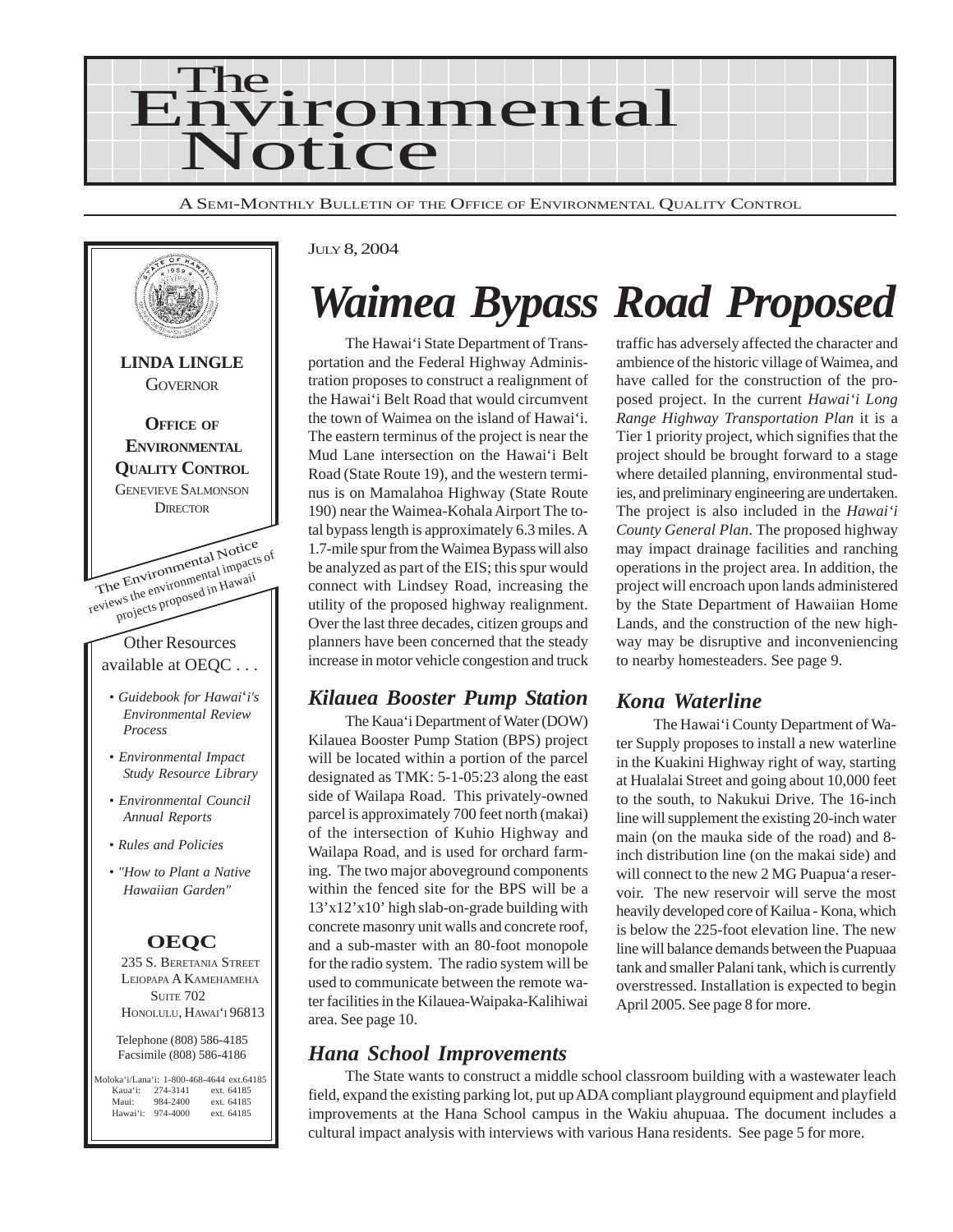# Table of Contents

#### JULY 8, 2004

### **O'ahu Notices**

| <b>Final Environmental Assessments/</b>                                                                       |
|---------------------------------------------------------------------------------------------------------------|
| <b>Findings of No Significant Impacts (FONSI)</b>                                                             |
|                                                                                                               |
| <b>National Environmental Policy Act (NEPA)</b><br>Bellows Air Force Station Shoppette Expansion (Draft EA) 3 |
| <b>Previously Published Projects Pending Public Comments</b>                                                  |

### **Maui Notices**

#### **Draft Environmental Assessments**

#### **Final Environmental Assessments (FONSI)**

| (2) Central Maui (Maui Meadows) Exploratory Well  6      |
|----------------------------------------------------------|
|                                                          |
| (4) University of Hawai'i Advanced Technology Center and |
|                                                          |
|                                                          |

#### **Previously Published Projects Pending Public Comments**

| Environmental Impact Statement Preparation Notices 7 |
|------------------------------------------------------|
|                                                      |

### **Hawai'i Notices**

|  | <b>Draft Environmental Assessments</b>                |  |  |  |
|--|-------------------------------------------------------|--|--|--|
|  | (1) Kuakini Highway 16-Inch Waterline Improvements  8 |  |  |  |
|  |                                                       |  |  |  |

**[Environmental Impact Statement Preparation Notices \(EISPN\)](#page-8-0)** [\(2\) Hawai'i Belt Road, Mud Lane to Kamuela Racetrack](#page-8-0) .................. 9

### **Kaua'i Notices**

| <b>Draft Environmental Assessments</b>                       |
|--------------------------------------------------------------|
|                                                              |
| <b>Previously Published Projects Pending Public Comments</b> |

[Environmental Impact Statement Preparation Notices](#page-10-0) .................... 11

### **[Shoreline Notices](#page-10-0)**

### **Pollution Control Permit Applications**

| Notice of DOH Voluntary Response Program (VRP) Projects 15 |  |
|------------------------------------------------------------|--|

### **Environmental Tip**

Five Simple Things to Make Your Home More Energy Efficient ......15

### **Coastal Zone News**

|--|--|--|

### **[Federal Notices](#page-16-0)**

| NOAA Competitive Grant Funds for FY 2005 Available  17                |  |
|-----------------------------------------------------------------------|--|
| International and Pacific Tuna Fisheries - Proposed Restrictions . 18 |  |
| Corrected Phone Number for Ala Wai Canal Project EIS Federal          |  |
|                                                                       |  |
|                                                                       |  |
|                                                                       |  |
|                                                                       |  |

### **Letters of Notice**

|--|--|--|--|

### **Environmental Council Notices**

Meeting(s) of the Environmental Council on July 14, 2004 ............19

*We provide access to our activities without regard to race, color, national origin (including language), age, sex, religion, or disability. Write or call OEQC or our departmental Affirmative Action Officer at Box 3378, Honolulu, HI 96801-3378 or at (808) 586- 4616 (voice/tty) within 180 days of a problem. OEQC intends to make the information in this bulletin accessible to everyone. Individuals that require this material in a different format (such as large type or braille), should contact our office for assistance.*

**The Environmental Notice Office of Environmental Quality Control Page 2**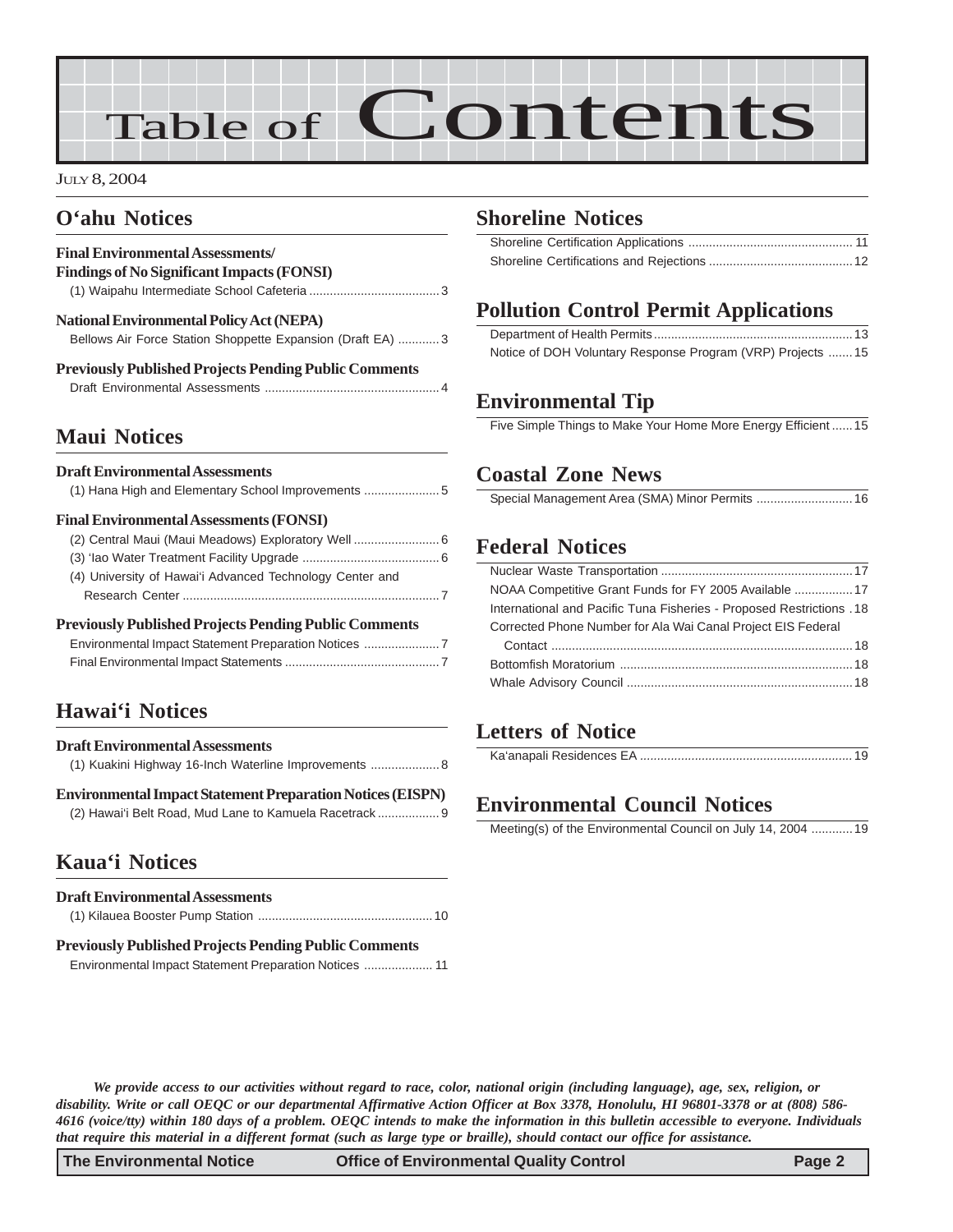# <span id="page-2-0"></span>**Final Environmental Assessments/ Findings of No Significant Impacts (FONSI)**

### **(1) Waipahu Intermediate School Cafeteria**

| District:                         | 'Ewa                                       |
|-----------------------------------|--------------------------------------------|
| <b>TMK:</b>                       | 9-4-001:029,030                            |
| <b>Applicant:</b>                 | Department of Accounting and General       |
|                                   | Services                                   |
|                                   | 1151 Punchbowl Street, Room 430            |
|                                   | Honolulu, Hawai'i 96813                    |
|                                   | Contact: Gaylyn Nakatsuka (586-0487)       |
| <b>Approving Agency/Accepting</b> |                                            |
| <b>Authority:</b>                 | Same as above.                             |
| <b>Consultant:</b>                | PlanPacific, Inc.                          |
|                                   | 345 Oueen Street, Suite 802                |
|                                   | Honolulu, Hawai'i 96813                    |
|                                   | Contact: Julie-Ann Cachola (521-9418 x 14) |
| Status:                           | FEA/FONSI issued, project may proceed.     |
| <b>Permits</b>                    |                                            |
| <b>Required:</b>                  | SMA, Building, Grading, NPDES              |

The Department of Accounting and General Services (DAGS), State of Hawai'i, on behalf of the State Department of Education (DOE), proposes to construct a new cafeteria building at Waipahu Intermediate School (WIS). The existing cafetorium consists of a serving kitchen and small dining area. Currently food is prepared at a nearby elementary school cafeteria and transported to WIS each day. The chief purpose of the project is to construct a cafeteria with a conventional kitchen and dining area to meet the needs of the 1,400 to 1,500 students who attend Waipahu Intermediate School.

A secondary goal is to integrate sustainable design features that will reduce energy consumption, conserve water, improve functionality, and reduce operational costs. The DOE has designated the WIS cafeteria as a pilot project to be designed according to the LEED (Leadership in Energy and Environmental Design) criteria, a nationally-recognized rating system developed by the U.S. Green Building Council.

To be located near the Waikele Road entrance to the school, just off of Farrington Highway, the new cafeteria will consist of a conventional kitchen; a dining hall with a permanent stage and back-of-house facilities; restrooms; faculty



**O'ahu Notices**

dining room; dressing rooms; and custodial service room. The gross floor area will be 19,200 square feet (sq. ft.), including lanais. The dining hall will be 8,400 sq.ft. in area, and may be used for community meetings during the weekends and evenings.

# **National Environmental Policy Act (NEPA)**

### **Bellows Air Force Station Shoppette Expansion (Draft EA)**

| District:                         | Ko'olaupoko                                 |
|-----------------------------------|---------------------------------------------|
| TMK:                              | $4 - 1 - 15:001$                            |
| <b>Applicant:</b>                 | U.S. Air Force                              |
|                                   | 15 <sup>th</sup> Civil Engineering Squadron |
|                                   | Hickam AFB, Hawai'i                         |
|                                   | Contact: Gary O'Donell (449-1584 x 245)     |
| <b>Approving Agency/Accepting</b> |                                             |
| <b>Authority:</b>                 | U.S. Air Force                              |
|                                   | $15th$ Air Base Wing                        |
|                                   | Hickam AFB, Hawai'i                         |
|                                   | Contact: Albert Riggle                      |
| <b>Consultant:</b>                | <b>FPM Group</b>                            |
|                                   | 909 Marconi Ave.                            |
|                                   | Ronkonkoma, NY 11779                        |
|                                   | Contact: Kevin Loyst (631-737-6200 x 208)   |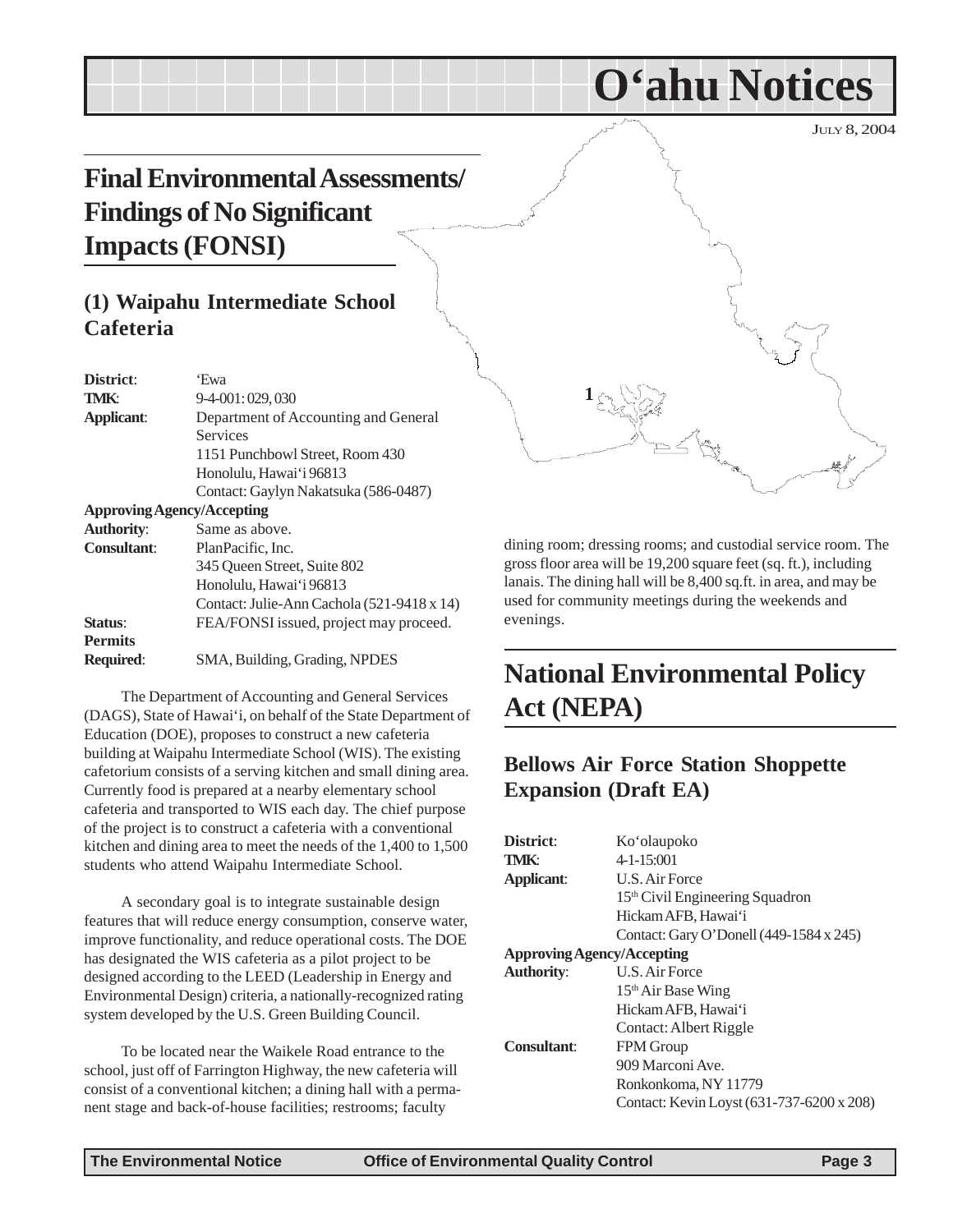# <span id="page-3-0"></span>**O'ahu Notices**

JULY 8, 2004

| <b>Public Comment</b> |                        |
|-----------------------|------------------------|
| <b>Deadline:</b>      | August 7, 2004         |
| <b>Permits</b>        |                        |
| <b>Required:</b>      | Excavation, Demolition |

The Army and Air Force Exchange Service (AAFES) proposes to expand the existing Building 313 (B313), Bellows Air Force Station (BAFS) Shoppette, which in the past has provided food, fuel, laundry and clothing services to military personnel using the BAFS recreation facilities. B313 is located just northeast of the intersection of Pine Tree Road and Tinker Road. The current 3,450 square foot (SF) building constructed in 1959 is too small, lacking the fundamental spaces and organization of space necessary for a successfully operating Shoppette. In addition, exterior features are deteriorating and in need of replacement. AAFES will expand the existing B313 to a new approximate 8,000 SF facility to provide adequate services and to meet current life, health and safety building codes. The proposed project involves approximately 1 acre of disturbance on BAFS land identified by Tax Map Key (TMK) 4-1-15:001. No significant adverse impacts are anticipated from the undertaking. The project is expected to begin in October 2004. The estimated cost is \$1 – 3 million. Please address all comments on the Draft Environmental Assessment to the Consultant referenced above (FPM Group).

# **Previously Published Projects Pending Public Comments**

### **Draft Environmental Assessments**

### **Anuenue (formerly Rainbow) Radio Facilities and Towers, Koko Head Site**

**Applicant**: Department of Accounting and General Services 1151 Punchbowl Street Honolulu, Hawai'i 96813 Contact: Allen Yamanoha (586-0488) **Approving Agency/Accepting Authority**: Same as above.

**Public Comment Deadline:** July 23, 2004

### **Chevron Pipeline Project**

| Applicant:                        | <b>Chevron Products Company</b>    |  |
|-----------------------------------|------------------------------------|--|
|                                   | 91-480 Malakole Street             |  |
|                                   | Kapolei, Hawai'i 96707-1807        |  |
|                                   | Contact: Bryan Deitner (682-2238)  |  |
| <b>Approving Agency/Accepting</b> |                                    |  |
| <b>Authority:</b>                 | Department of Transportation       |  |
|                                   | <b>Harbors Division</b>            |  |
|                                   | 79 S. Nimitz Highway               |  |
|                                   | Honolulu, Hawai'i 96813            |  |
|                                   | Contact: Derrick Lining (587-1944) |  |
| <b>Public Comment</b>             |                                    |  |
| Deadline:                         | July 23, 2004                      |  |
|                                   |                                    |  |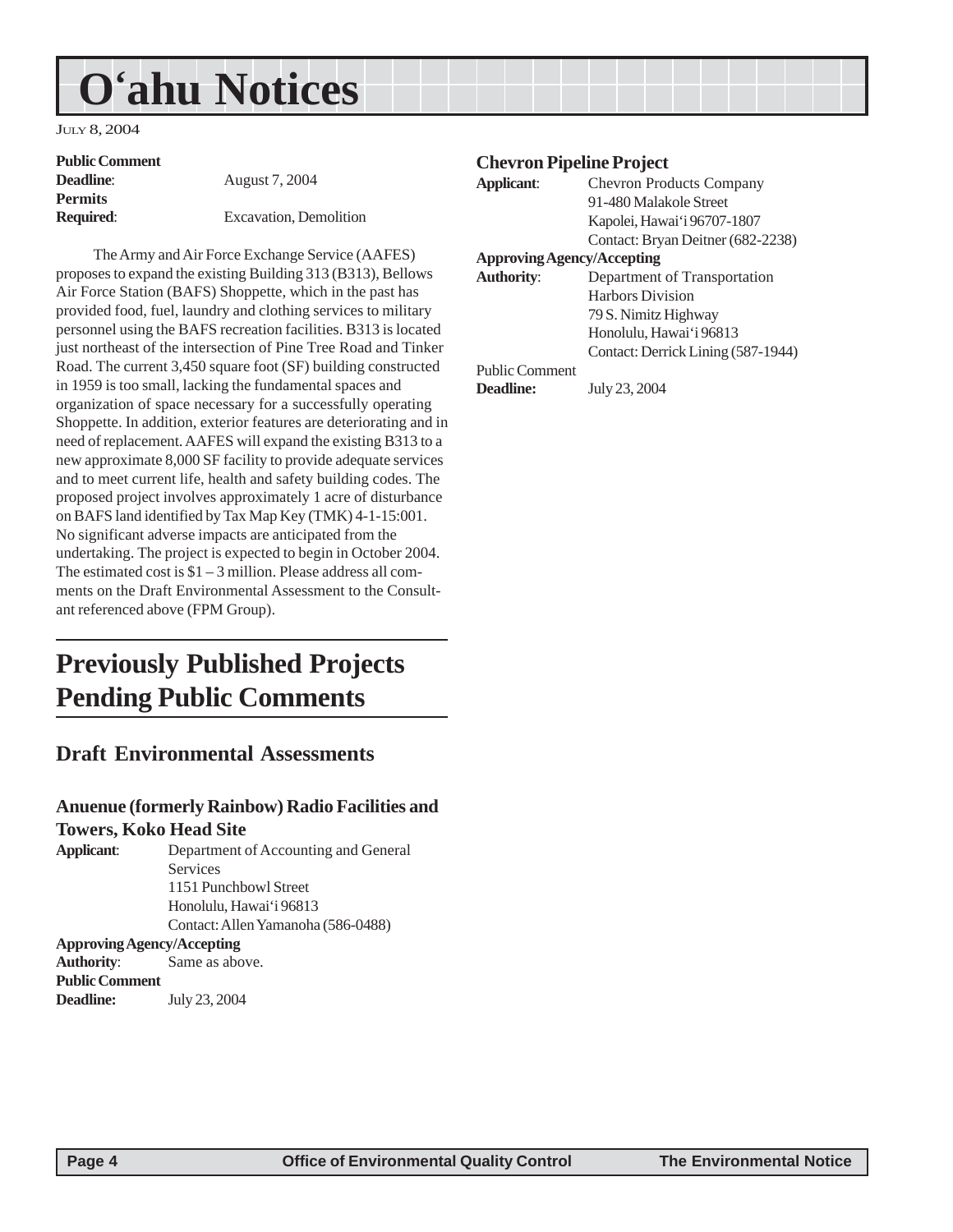# **Maui Notices**

JULY 8, 2004

**1**

### <span id="page-4-0"></span>**Draft Environmental Assessments**

### **(1) Hana High and Elementary School Improvements**

| District:                         | Hana                                     |  |
|-----------------------------------|------------------------------------------|--|
| TMK:                              | $1 - 3 - 06:08$                          |  |
| <b>Applicant:</b>                 | Department of Accounting and General     |  |
|                                   | Services                                 |  |
|                                   | 1151 Punchbowl Street, Room 427          |  |
|                                   | Honolulu, Hawai'i 96813                  |  |
|                                   | Contact: George Coates (586-0721)        |  |
| <b>Approving Agency/Accepting</b> |                                          |  |
| <b>Authority:</b>                 | Same as above.                           |  |
| <b>Consultant:</b>                | Munekiyo & Hiraga, Inc.                  |  |
|                                   | 305 High Street, Suite 104               |  |
|                                   | Wailuku, Hawaiʻi 96793                   |  |
|                                   | Contact: Michael Munekiyo (244-2015)     |  |
| <b>Public Comment</b>             |                                          |  |
| <b>Deadline:</b>                  | August 7, 2004                           |  |
| Status:                           | DEA First Notice pending public comment. |  |
|                                   | Address comments to the applicant with   |  |
|                                   | copies to the consultant and OEQC.       |  |
| <b>Permits</b>                    | SMA, NPDES, Community Noise,             |  |
| <b>Required:</b>                  | Building, Grading                        |  |

The State of Hawai'i, Department of Accounting and General Services (DAGS) proposes facility improvements to Hana High and Elementary School. The approximate 37.8-acre site is located on Hana Highway approximately 2 miles northeast of Hana, Maui, Hawai'i.

Proposed improvements to the school facilities include a new two (2) story building housing six (6)classrooms. The first floor will house an arts and crafts classroom, a special education classroom, a special education itinerant room, a faculty center, an office, washrooms and mechanical rooms. The second floor will house two (2) general classrooms, a chemistry room, a general science room, two (2) teacher's preparation rooms and washrooms. Access between the floors will be provided by an elevator as well as three (3) stairwells. Related improvements to support the classroom building includes grading, walkway, water system, drainage, expansion to the main parking lot, an individual wastewater disposal system, leach field and landscaping.

Proposed improvements to the elementary school facilities include installation of new playground equipment at two (2) play centers. Proposed improvements to the existing softball field includes two (2) dugouts (one (1) with storage), a scorer's booth, fencing, batting cage, portable bleachers, quick couplers for irrigation, hose bibs, drinking fountain and related water lines, walkways, grading, placement of topsoil, grassing, skinning of the infield and related water system upgrades.

**4**

**2**

**3**

The proposed project is intended to accommodate the educational requirements for the delivery of the high school curriculum and for elementary school playground facilities and appropriate sport facility development in the Hana region.

The project involves use of State of Hawai'i lands and funding, requiring the processing of an environmental assessment (EA) pursuant to Chapter 343, Hawai'i Revised Statutes (HRS). The State of Hawai'i, DAGS is acting as both the applicant agency and the approving agency for the proposed project and anticipates a Finding of No Significant Impact (FONSI) for the proposed actions.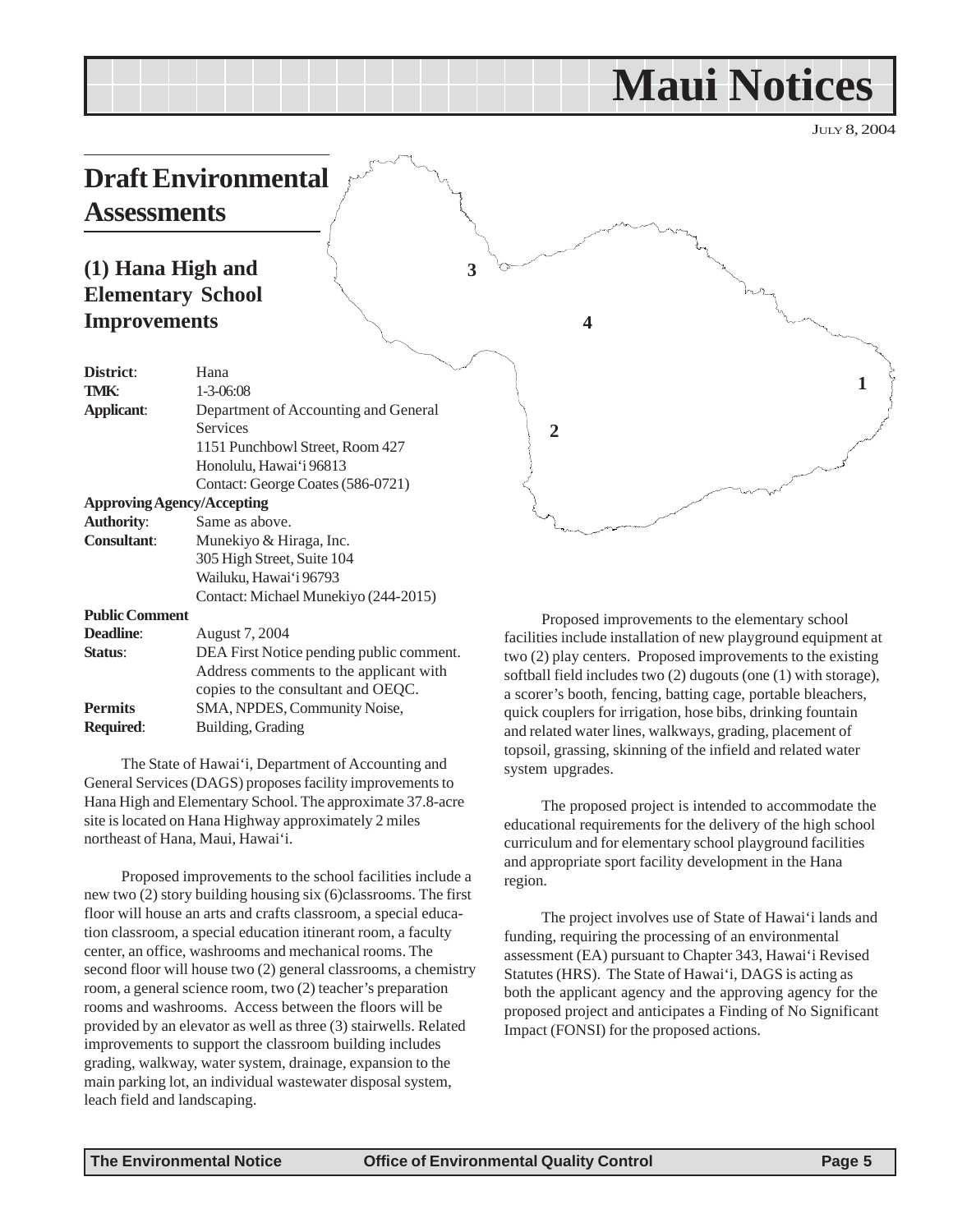# <span id="page-5-0"></span>**Maui Notices**

JULY 8, 2004

# **Final Environmental Assessments (FONSI)**

### **(2) Central Maui (Maui Meadows) Exploratory Well**

| District:                         | Wailuku                                    |  |
|-----------------------------------|--------------------------------------------|--|
| <b>TMK:</b>                       | $2 - 1 - 08:57$                            |  |
| Applicant:                        | Department of Land and Natural Resources   |  |
|                                   | 1151 Punchbowl Street, Room 221            |  |
|                                   | Honolulu, Hawai'i 96813                    |  |
|                                   | Contact: Eric T. Hirano (587-0230)         |  |
| <b>Approving Agency/Accepting</b> |                                            |  |
| <b>Authority:</b>                 | Same as above.                             |  |
| <b>Consultant:</b>                | R.M. Towill Corporation                    |  |
|                                   | 420 Waiakamilo Road, Suite 411             |  |
|                                   | Honolulu, Hawai'i 96817                    |  |
|                                   | Contact: Brian Takeda (842-1133)           |  |
| Status:                           | FEA/FONSI issued, project may proceed.     |  |
| <b>Permits</b>                    | Well Construction; Noise; NPDES; Grubbing, |  |
| <b>Required:</b>                  | Grading, Stockpiling; Site Plan Approval   |  |

The State of Hawai'i, Department of Land and Natural Resources (DLNR), proposes to drill, case and test an exploratory potable water well in the Makawao District of Maui. The proposed exploratory well site is east of the Maui Meadows subdivision in Wailea, on land owned by the County of Maui, Department of Water Supply. Hydrogeological information from the exploratory well will be used to evaluate the feasibility of locating a production well to serve State of Hawaii projects on Maui. If hydrogeological testing indicates acceptable capacity and water quality, the proposed exploratory well will be developed as a production well, and conveyed to the County of Maui, Department of Water Supply (DWS), to serve as a source for its Central Maui water service system. The production well will require a separate Environmental Assessment. Permits for the exploratory well will include: Well Construction Permit, Construction Noise Permit, National Pollutant Discharge Elimination System (NPDES) general permit authorizing discharges of treated process water associated with well drilling activities (if required); Grubbing, Grading and Stockpiling Permit; and Site Plan Approval (for well foundation).

### **(3) 'Iao Water Treatment Facility Upgrade**

**District**: Wailuku

**TMK**: 3-5-01: parcels 021 and 001 **Applicant**: County of Maui Department of Water Supply 200 South High Street Wailuku, Hawai'i 96793 Contact: Wendy Taomoto (270-7835); Fax: (270-7833) **Approving Agency/Accepting Authority**: Same as above **Consultant**: M&E Pacific, Inc. 841 Bishop Street, Suite 1900 Davies Pacific Center Honolulu, Hawai'i 96813 Contact: Bruce Wade (521-3051); Fax: (524- 0246) **Status:** FEA/FONSI issued, project may proceed. **Permits**

**Required**: Construction

The Central Maui Water System is the Maui Department of Water Supply's (DWS) largest drinking water system. It services the major population centers of Maui which are currently experiencing rapid growth and increased water demand. The system provides water to the following communities; Wailuku, Waihe'e, Waikapu, Wailuku Heights, Kahului, Pu'unene, Kihei, Ma'alaea, Makena, Pa'ia-Kuau and Spreckelsville. As of June 30, 2003, there are 17,070 water meters servicing Central Maui Customers. The current capacity of the Central Maui Water System is incapable of delivering the increasing demand of water.

The objective of this project is to provide a fast, temporary solution to the Central Maui water shortages while providing quality drinking water to its customers. These upgrades will allow the Maui DWS to readily meet existing demand. The proposed project establishes a rapid solution to these projected water usage demands and does not require additional pumping of water from 'Iao Aquifer System, additional withdrawals of water from the 'Iao Stream or require the acquisition of any additional lands. This Environmental Assessment (EA) discusses possible environmental impacts to the existing site and planned mitigative strategies at the 'Iao Water Treatment Facility (WTF).

The proposed upgrades to the existing 'Iao WTF utilize the existing infrastructure of the facility. The Maui DWS plans to increase the existing operating capacity of the facility from 1.2 million gallons per day (MGD) to a proposed operating capacity of 2.4 MGD and a future operating capacity of 3.2 MGD. This will be accomplished by minor modifications to the intake structure at the 'Iao Waikapu Ditch to allow more water into the treatment system.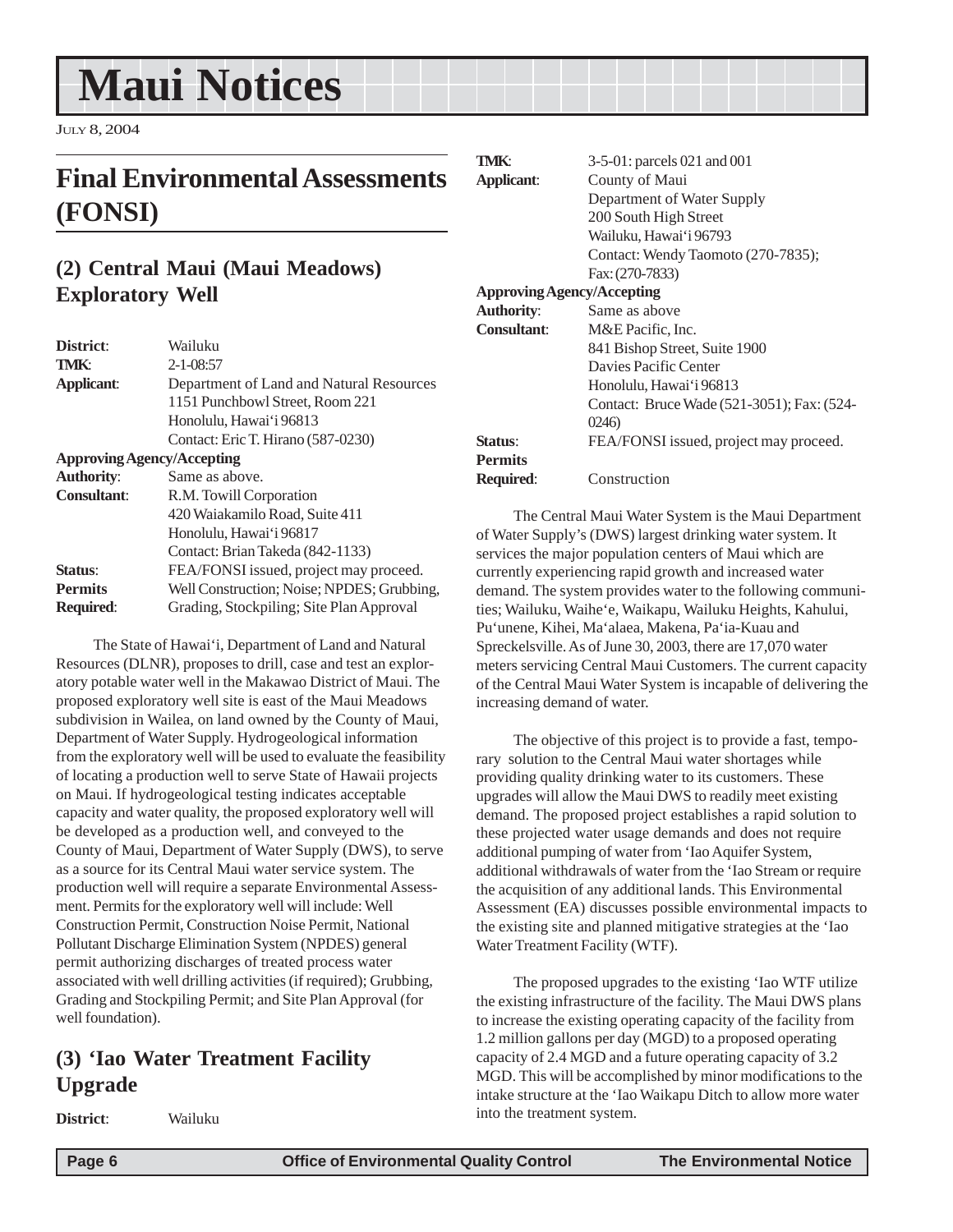<span id="page-6-0"></span>

JULY 8, 2004

### **(4) University of Hawai'i Advanced Technology Center and Research Center**

| District:          | Makawao                                |
|--------------------|----------------------------------------|
| TMK:               | $2-3-08:38$ and $39$ (por.)            |
| <b>Applicant</b>   | University of Hawai'i                  |
|                    | Institute for Astronomy                |
|                    | 1951 East-West Road                    |
|                    | Honolulu, Hawai'i 96822                |
|                    | Contact: Jan Yokota (956-7935)         |
|                    | <b>Approving Agency/Accepting</b>      |
| <b>Authority:</b>  | Same as above.                         |
| <b>Consultant:</b> | Munekiyo & Hiraga, Inc.                |
|                    | 305 High Street, Suite 104             |
|                    | Wailuku, Hawai'i 96793                 |
|                    | Contact: Michael Munekiyo (244-2015)   |
| Status:            | FEA/FONSI issued, project may proceed. |
| <b>Permits</b>     |                                        |
| <b>Required:</b>   | NPDES, Grading, Building, Noise        |

The University of Hawai'i, Institute for Astronomy (IFA) proposes the development of an Advanced Technology Center (ATC) and an Advanced Technology Research Center (ATRC) on a 3.4-acre site in Kula, Maui.

The project site is currently identified as Lot Nos. 15, 16 and 17 of the Kulamalu Town Center Subdivision. In connection with the development of the project, these lots will be consolidated to form a single parcel. The site is bordered by A'Apueo Parkway to the north, Ohi'a Ku Street (under construction) to the east, and undeveloped subdivision lots to the south and west. Access to the site from Kula Highway will be provided by A'Apueo Parkway and Ohi'a Ku Street.

Undeveloped agricultural parcels, the Maui campus of Kamehameha Schools, and Kula 200, an agricultural zoned residential subdivision, characterize land uses in the vicinity of the project site. The site is located in the State Urban District, and is designated for Business/Commercial and Country Town Business District land uses by the Makawao-Pukalani-Kula Community Plan and Maui County zoning, respectively.

The Advanced Technology Center (ATC) will replace the IFA's existing Waiakoa Laboratory which lacks the space, facilities, and state-of-the-art instrumentation to adequately support the IFA's rapidly growing high-tech research programs.

The two-story ATC, which comprises the first phase of the project, will contain about 15,900 square feet of floor area and include spaces for a conference room, auditorium, staff offices, rest quarters, controlled access for clean-up and optics lab areas, machine shop, micro fabrication labs and assembly room, instrument assembly lab, optics lab, control and storage rooms, electronics lab, lobby, telescope control room, computer and data storage room, and restrooms.

The second phase of the project will involve the development of the ATRC, a two-story, building of approximately 34,600 square feet, a parking area, as well as annex and auditorium buildings of approximately 8,300 and 1,200 square feet, respectively. The ATRC will include additional spaces for Phase I ATC uses, as well as provide research facilities to support the University's general research programs.

Construction of the project is anticipated to commence in late 2004.

# **Previously Published Projects Pending Public Comments**

### **Environmental Impact Statement Preparation Notices**

### **Maui Business Park Phase II**

| Applicant:                        | A&B Properties, Inc.              |  |
|-----------------------------------|-----------------------------------|--|
|                                   | 822 Bishop Street                 |  |
|                                   | Honolulu, Hawai'i 96813           |  |
|                                   | Contact: Dan Yasui (525-6611)     |  |
| <b>Approving Agency/Accepting</b> |                                   |  |
| <b>Authority:</b>                 | <b>State Land Use Commission</b>  |  |
|                                   | P.O. Box 2359                     |  |
|                                   | Honolulu, Hawai'i 96804           |  |
|                                   | Contact: Anthony Ching (587-3822) |  |
| <b>Public Comment</b>             |                                   |  |
|                                   |                                   |  |

**Deadline:** July 23, 2004

### **Final Environmental Impact Statements**

### **Lahaina Watershed Flood Control Project**

| Applicant:                        | County of Maui, Department of Public      |
|-----------------------------------|-------------------------------------------|
|                                   | Works and Waste Management                |
|                                   | 200 South High Street                     |
|                                   | Wailuku, Hawai'i 96793                    |
|                                   | Contact: Joe Krueger (270-7745)           |
| <b>Approving Agency/Accepting</b> |                                           |
| <b>Authority:</b>                 | Mayor, County of Maui                     |
|                                   | 250 South High Street                     |
|                                   | Wailuku, Hawai'i 96793                    |
| Status:                           | FEIS currently being reviewed by the Maui |
|                                   | Mayor's Office.                           |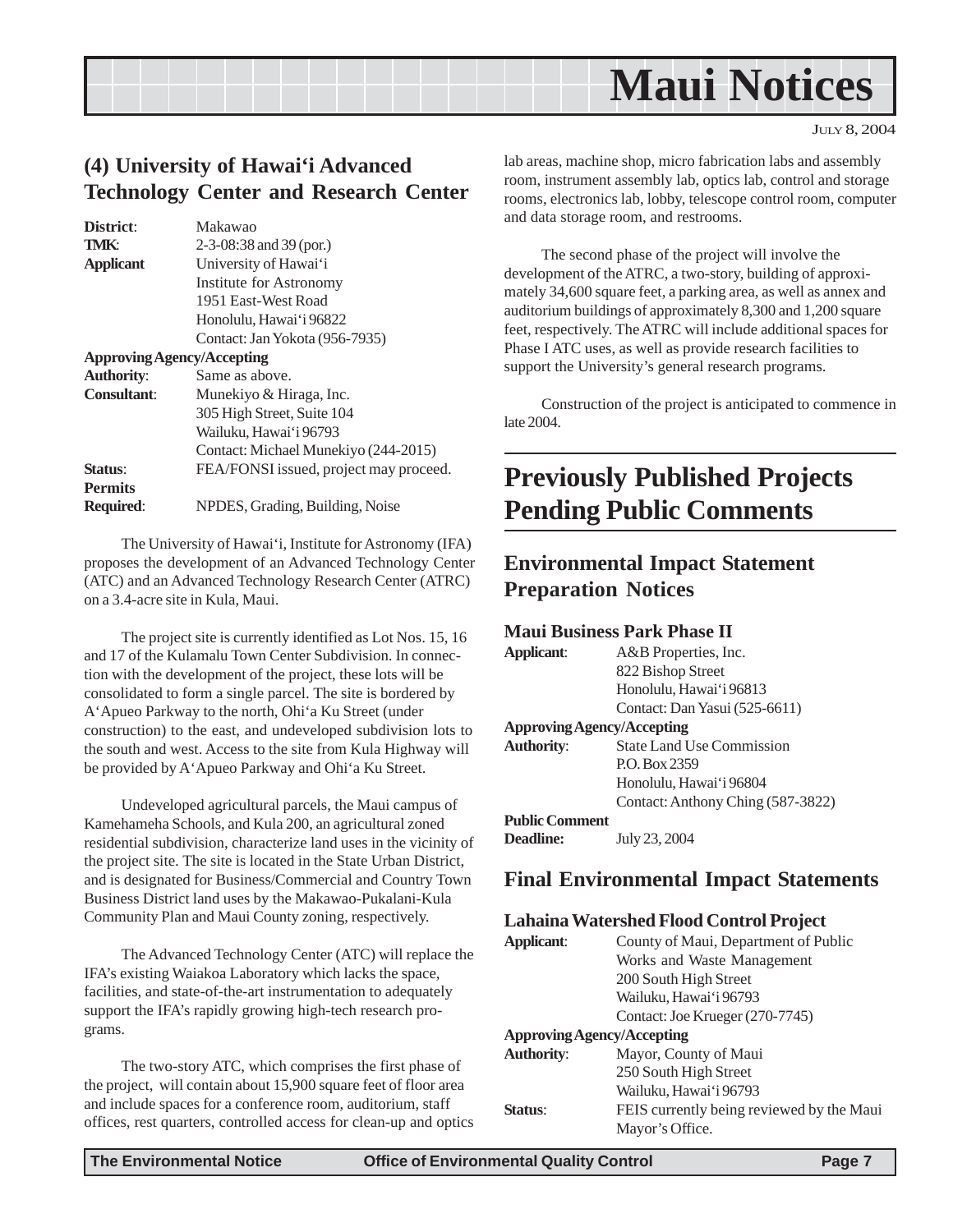# <span id="page-7-0"></span>**Hawai'i Notices**

JULY 8, 2004

# **Draft Environmental Assessments**

### **(1) Kuakini Highway 16-Inch Waterline Improvements**

| Contact: William Atkins (961-8070 x 254) |
|------------------------------------------|
|                                          |
|                                          |
|                                          |
|                                          |
|                                          |
|                                          |
|                                          |
|                                          |
| DEA First Notice pending public comment. |
| Address comments to the applicant with   |
| copies to the consultant and OEQC.       |
|                                          |
|                                          |
|                                          |

The County of Hawai'i Department of Water Supply (DWS) plans to install a new 16-inch diameter distribution waterline for current and future customers along Kuakini Highway and the Kailua area. The proposed activity is located in Kailua-Kona, within the Kuakini Highway right-of -way which traverses the lands of Honualua, Hienaloli, Auhaukea'e, Pua'a, Waiaha, Kahului, and Puapua'a, North Kona District, Island of Hawai'i.

The purpose of this project is to provide additional distribution capacity for the North Kona water system from the lands of Puapua'a and north to Kailua in the service zone below elevation 225'. This zone represents a large portion of the urban core of the Kailua Kona area which includes beach resorts, commercial, light industrial areas, condominiums and residential areas. Recent increases in population growth and development has fueled demand for additional water service.

**1 2**

With the recent completion of the 2.0 MG Puapua'a reservoir, storage capacity for the system has been increased and construction of the new 16-inch distribution line will enable the DWS to provide adequate water delivery.

The new 16-inch waterline will start at the Kuakini Hwy/ Hualalai Road intersection and proceed south along Kuakini Highway to the Puapua'a 2.0 MG reservoir effluent pipeline ending just past Nakukui Drive. The new 16" line is proposed to run along side the existing 8" line and will interconnect at several locations along the alignment to support the existing 8" line. The net length of 16" pipeline installed related to this project will be approximately 9,000 lineal feet. The Puapua'a reservoir will feed the new 16" distribution line. The Puapua'a tank and the Palani tank on Palani Road services the Kailua area. With the new 16" line, the larger Puapua'a tank will be able to service higher demands and balance flows from the two tanks, thus relieving stress on the smaller 0.30 MG Palani tank.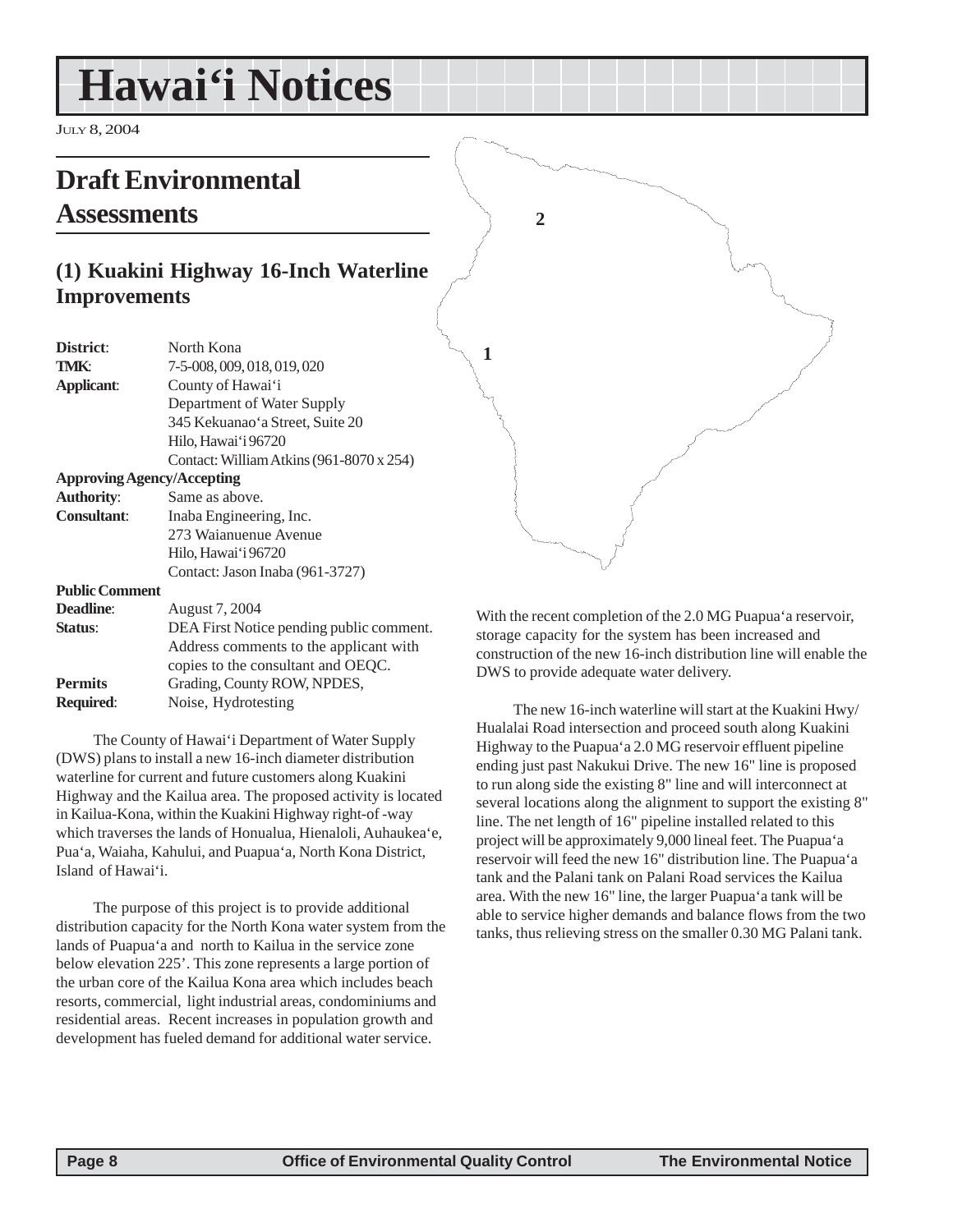# **Hawai'i Notices**

JULY 8, 2004

# <span id="page-8-0"></span>**Environmental Impact Statement Preparation Notices (EISPN)**

### **(2) Hawai'i Belt Road, Mud Lane to Kamuela Racetrack**

| District:                         | South Kohala                               |
|-----------------------------------|--------------------------------------------|
| <b>TMK:</b>                       | 6-4-var. plats & parcels; 6-7-var. plats & |
|                                   | parcels                                    |
| Applicant:                        | <b>State Department of Transportation</b>  |
|                                   | 869 Punchbowl Street                       |
|                                   | Honolulu, Hawai'i 96813                    |
|                                   | Contact: Nelson Sagum (587-1834)           |
| <b>Approving Agency/Accepting</b> |                                            |
| <b>Authority:</b>                 | Same as above.                             |
| <b>Consultant:</b>                | Akinaka & Associates, Ltd.                 |
|                                   | 3049 Ualena Street, Suite 500              |
|                                   | Honolulu, Hawai'i 96819                    |
|                                   | Contact: Sheldon Yamasato (836-1900)       |
| <b>Public Comment</b>             |                                            |
| <b>Deadline:</b>                  | August 7, 2004                             |
| Status:                           | EISPN First Notice pending public comment. |
|                                   | Address comments to the applicant with     |
|                                   | copies to the consultant and OEQC.         |
| <b>Permits</b>                    | NPDES, UIC, State Historic                 |
| <b>Required:</b>                  | Preservation, Plan Approval, Subdivision,  |
|                                   | Grading, Building                          |
|                                   |                                            |

The Hawai'i State Department of Transportation, Highways Division, (HDOT) in consultation with the Federal Highway Administration (FHWA), proposes to construct a realignment of the Hawai'i Belt Road that would circumvent the town of Waimea on the island of Hawai'i. The eastern terminus of the project is near the Mud Lane intersection on the Hawai'i Belt Road (State Route 19), and the western terminus is on Mamalahoa Highway (State Route 190) near the Waimea-Kohala Airport. The total bypass length is approximately 6.3 miles. A 1.7-mile spur from the Waimea Bypass will also be analyzed as part of the EIS; this spur would connect with Lindsey Road, increasing the utility of the proposed highway realignment. Over the last three decades, citizen groups and planners have been concerned that the steady increase in motor vehicle congestion and truck traffic has adversely affected the character and ambience of the historic village of Waimea, and have called for the construction of the proposed project. In the current *Hawai'i Long Range High-* *way Transportation Plan* it is a Tier 1 priority project, which signifies that the project should be brought forward to a stage where detailed planning, environmental studies, and preliminary engineering are undertaken, and the project is also included in the *Hawai'i County General Plan*.

The proposed highway may impact drainage facilities and ranching operations in the project area. In addition, the project will encroach upon lands administered by the State Department of Hawaiian Home Lands, and the construction of the new highway may be disruptive and inconveniencing to nearby homesteaders.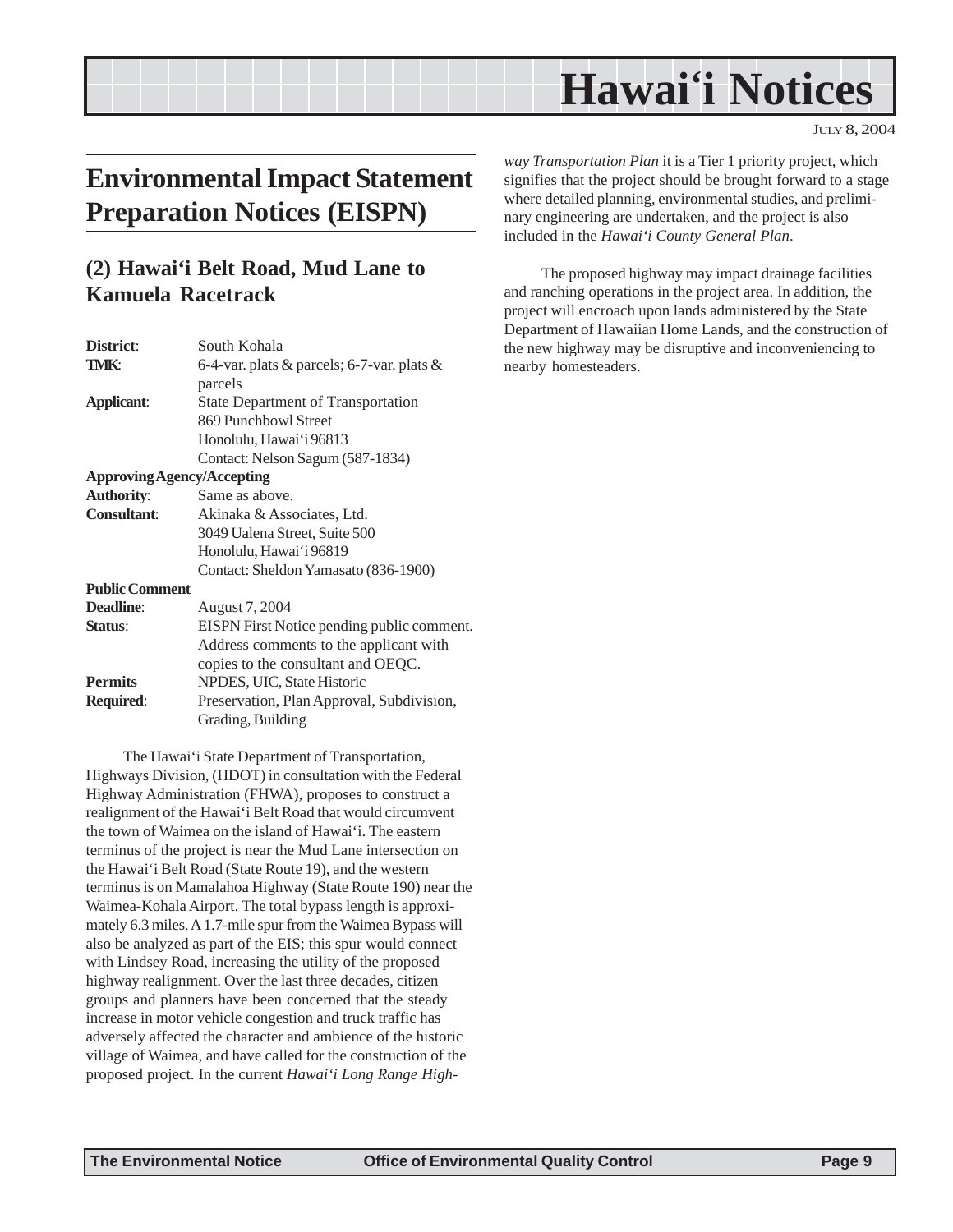# <span id="page-9-0"></span>**Kaua'i Notices**

JULY 8, 2004

# **Draft Environmental Assessments**

### **(1) Kilauea Booster Pump Station**

| District:                         | Hanalei                                     |
|-----------------------------------|---------------------------------------------|
| TMK:                              | $5-1-05:23$ (por.)                          |
| <b>Applicant:</b>                 | County of Kaua'i                            |
|                                   | Department of Water                         |
|                                   | 4398 Pua Loke Street                        |
|                                   | Lihue, Hawai'i 96766                        |
|                                   | Contact: Keith Fujimoto (245-5449)          |
| <b>Approving Agency/Accepting</b> |                                             |
| <b>Authority:</b>                 | Same as above                               |
| <b>Consultant:</b>                | Austin, Tsutsumi & Associates, Inc.         |
|                                   | 501 Sumner Street, Suite 521                |
|                                   | Honolulu, Hawai'i 96817                     |
|                                   | Contact: Ivan Nakatsuka (533-3646)          |
| <b>Public Comment</b>             |                                             |
| Deadline:                         | August 7, 2004                              |
| Status:                           | Revised DEA pending public comment.         |
|                                   | Address comments to the applicant with      |
|                                   | copies to the consultant and OEQC.          |
| <b>Permits</b>                    | Use, Zoning, Special, Variance, Building,   |
| <b>Required:</b>                  | Grading, Construction within State Highway, |
|                                   | <b>NPDES</b>                                |

The Department of Water (DOW) Kilauea Booster Pump Station (BPS) project will be located within a portion of the parcel designated as TMK: 5-1-05:23 along the east side of Wailapa Road. This privately-owned parcel is approximately 700 feet north (makai) of the intersection of Kuhio Highway and Wailapa Road, and is used for orchard farming.

The project involves the construction of a duplex pump system to increase the water pressure within the waterlines in Kuhio Highway and Wailapa Road for the benefit of the eastern part of the Kilauea Water System, and will operate in conjunction with the recently constructed Pu'u Pane Reservoir.

The two major aboveground components within the fenced site for the BPS will be a 13'x12'x10' high slab-on-grade building with concrete masonry unit walls and concrete roof, and a sub-master with an 80-foot monopole for the radio system. The radio system will be used to communicate

between the remote water facilities in the Kilauea-Waipaka-Kalihiwai area. The DOW's supervisory control and data acquisition (SCADA) control center will communicate with this site using Verizon's frame relay circuit. The building and lower portion of the monopole would be obscured from view from Wailapa Road by existing ironwood trees along the edge of the road right-of-way.

**1**

Two 8" waterlines would be installed to the BPS along Wailapa Road from connection points to the existing waterline within Kuhio Highway. The waterlines will be installed in the grassed shoulder off the east (right) edge of the north-bound paved lane of Wailapa Road, and therefore, will not require repavement of Wailapa Road.

This project may be funded by Federal funds through the State of Hawai'i's Drinking Water State Revolving Fund (DWSRF) program, which would constitute a Federal action and will require the project to meet all of the Hawai'i DWSRF requirements.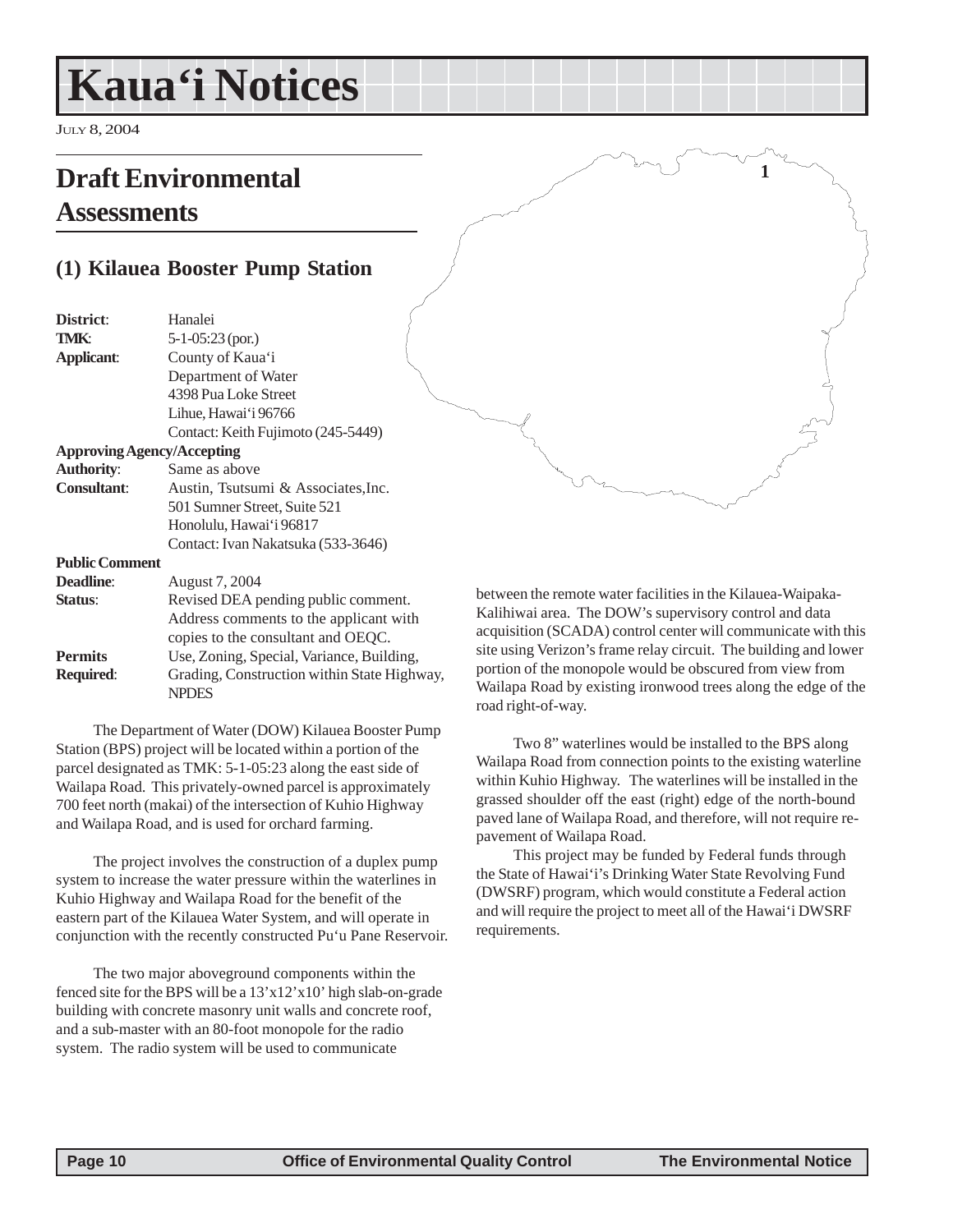# **Kaua'i Notices**

JULY 8, 2004

# <span id="page-10-0"></span>**Previously Published Projects Pending Public Comments**

### **Environmental Impact Statement Preparation Notices**

#### **Kaua'i Commercial Harbors 2025 Master Plan**

**Applicant**: State Department of Transportation Harbors Division 79 S. Nimitz Highway Honolulu, Hawai'i 96813 Contact: Dean Watase (587-1883)

#### **Approving Agency/Accepting**

**Authority**: Governor, State of Hawai'i

c/o Office of Environmental Quality Control 235 S. Beretania Street, Room 702 Honolulu, Hawai'i 96813

#### **Public Comment**

**Deadline:** July 23, 2004



### **Shoreline Certification Applications**

Pursuant to § 13-222-12, HAR the following shoreline certification applications are available for inspection at the DLNR District Land Offices on Kaua'i, Hawai'i and Maui and at Room 220, 1151 Punchbowl St., Honolulu, O'ahu (Tel: 587-0414). All comments shall be submitted in writing to the State Land Surveyor, 1151 Punchbowl Street, Room 210, Honolulu, Hawai'i 96813 and postmarked no later than fifteen (15) calendar days from the date of the public notice of the application. If there are any questions, please call Nick Vaccaro at 587-0384.

| File No.                          | Date    | Location                                                                                                                                                                                           | Applicant/Owner                                                  | TMK                          |
|-----------------------------------|---------|----------------------------------------------------------------------------------------------------------------------------------------------------------------------------------------------------|------------------------------------------------------------------|------------------------------|
| KA-178                            | 6/25/04 | Lot 13-A-1 of the Wailua House Lots Third Series and Revocable<br>Permit No. S-6234, being a portion of Wailua Beach Reserve, land<br>situated at Wailua, Kawaihau (Puna), Island of Kauai, Hawaii | ControlPoint Surveying/<br>Wailua Associates                     | $4 - 1 - 0.5$ : 14<br>and 17 |
|                                   |         | Address: 241 Kuhio Highway                                                                                                                                                                         |                                                                  |                              |
|                                   |         | Purpose: SMA Permit                                                                                                                                                                                |                                                                  |                              |
| HA-241-2                          | 6/25/04 | The Whole of Grant 1997 to Kauwe, land situated at Paoo 2-6,<br>North Kohala, Island of Hawaii, Hawaii                                                                                             | Wes Thomas Associates/<br>Jonathan Cohen                         | $5-7-01:05$                  |
|                                   |         | Address: Vacant                                                                                                                                                                                    |                                                                  |                              |
|                                   |         | Purposes: Building Permit                                                                                                                                                                          |                                                                  |                              |
| MA-167-3                          | 6/25/04 | Portion of Lot 216, Land Court Application 1804 (Map 31), land<br>situated at Honuaula, Island of Maui, Hawaii                                                                                     | Austin, Tsutsumi &<br>Associates/Maluhia LLCV                    | $2 - 1 - 08:62$              |
|                                   |         | Address: 3400 Wailea Alanui                                                                                                                                                                        |                                                                  |                              |
|                                   |         | Purpose: Define Setback                                                                                                                                                                            |                                                                  |                              |
| KA-177<br>Corrected<br><b>TMK</b> | 5/27/04 | Lot 10 of Wainiha Subdivision II (File Plan 1840), land situated at<br>Wainiha, Halelea, Island of Kauai, Hawaii<br>Address: 7322 Alealea Road                                                     | Peter Taylor Engineer and<br>Land Surveyor Inc./Victor<br>Wykoff | $5-8-09:49$                  |
| Number<br>Published<br>6/8/04     |         | Purpose: Building Permit                                                                                                                                                                           |                                                                  |                              |
| <b>OA-994</b>                     | 5/27/04 | Lot 1128 of Land Court Application 667, land situated at Kailua,<br>Koolaupoko, Island of Oahu, Hawaii                                                                                             | Walter P. Thompson/Robert<br>and Jean Wade                       | $4 - 3 - 12$ : 26            |
|                                   |         | Address: 146 South Kalaheo Avenue                                                                                                                                                                  |                                                                  |                              |
|                                   |         | Purpose: Sale of Property                                                                                                                                                                          |                                                                  |                              |

**The Environmental Notice Office of Environmental Quality Control Page 11**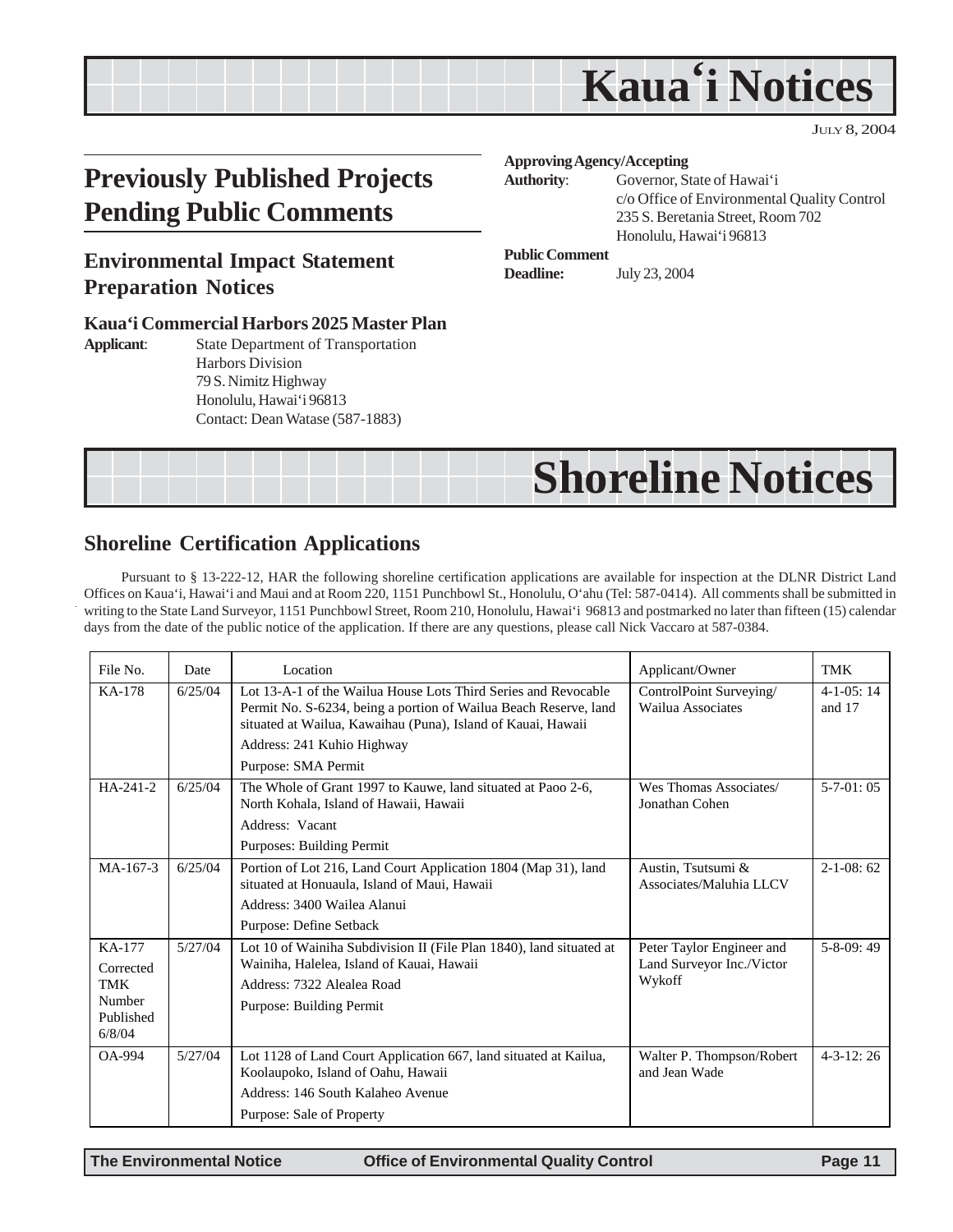# <span id="page-11-0"></span>**Shoreline Notices**

JULY 8, 2004

### **Shoreline Certifications and Rejections**

Pursuant to §§13-222-26, HAR the following shorelines have been proposed for certification or rejection by the DLNR. Any person or agency wishing to appeal a proposed shoreline certification or rejection shall file a notice of appeal in writing with the department no later than 20 calendar days from the date of the public notice of the proposed shoreline certification or rejection. The Notice of appeal shall be sent to the BLNR, 1151 Punchbowl Street, Room 220, Honolulu, Hawai'i 96813.

| Case No.      | Proposed Shoreline<br>Certifications                  | Location                                                                                                                                                                                                       | Applicant                                                                   | TMK                     |
|---------------|-------------------------------------------------------|----------------------------------------------------------------------------------------------------------------------------------------------------------------------------------------------------------------|-----------------------------------------------------------------------------|-------------------------|
| <b>OA-989</b> | <b>Application Denied</b><br>6/17/04                  | Waialae Beach Park, land situated at Waialai-Nui &<br>Waialai Iki, Island of Oahu, Hawaii<br>Address: 4925 Kahala Avenue<br>Purpose: Repair Stream Wall and Miscellaneous Site<br>Improvements                 | ControlPoint Surveying,<br>Inc./City and County of<br>Honolulu              | $3 - 5 - 23$ : 04       |
| KA-176        | Proposed Shoreline<br>Certification<br>6/24/04        | Lot 6 of Land Court Application 308 (Map 5), land<br>situated at Waimea, Island of Kauai, Hawaii<br>Address: 9930 Kahakai Road<br>Purpose: Building Permit                                                     | Kodani and Associates,<br>Inc./Gary and Joan Peers                          | $1-6-06:42$             |
| MA-307        | <b>Proposed Shoreline</b><br>Certification<br>6/24/04 | Lot 8-A and Lot 8-B, Land Court Application 1846 (Map<br>1), land situated at Keauhou, Honuaula, Makawao, Island<br>of Maui, Hawaii<br>Address: Makena Alanui Road (No Number Assigned)<br>Purpose: SMA Permit | ControlPoint Surveying,<br>Inc./State of Hawaii                             | $2 - 1 - 07:72$<br>& 84 |
| $OA-990$      | Proposed Shoreline<br>Certification<br>6/24/04        | Lot 108 Mokuleia Beach Subdivision (File Plan 863),<br>land situated at Waialua, Island of Oahu, Hawaii<br>Address: 68-133 Au Street<br>Purpose: Building Permit                                               | Walter P. Thompson,<br>Inc./Northshore Group,<br>Ltd                        | $6 - 8 - 11$ : 45       |
| OA-149-2      | Proposed Shoreline<br>Certification<br>6/24/04        | Kaneohe Yacht Club, land situated at Puahuula,<br>Kaneohe, Island of Oahu, Hawaii<br>Address: 44-503 Kaneohe Bay Drive<br>Purpose: Building Permit                                                             | ControlPoint Surveying,<br>Inc./Kaneohe Yacht Club                          | $4 - 4 - 22$ : 32       |
| <b>OA-987</b> | <b>Proposed Shoreline</b><br>Certification<br>6/24/04 | Lot 479 (Map 68) of Portion of Land Court Application<br>1095, land situated at Kahuku, Koolauloa, Island of<br>Oahu, Hawaii<br>Address: 57-091 Kamehameha Highway<br>Purpose: Building Permit                 | <b>Engineers Surveyors</b><br>Hawaii, Inc./Kuilima<br><b>Resort Company</b> | $5-7-01:13$             |
| <b>OA-988</b> | Proposed Shoreline<br>Certification<br>6/24/04        | Lot 343, Land Court Application 616, land situated at<br>Kailua, Koolaupoko, Island of Oahu, Hawaii<br>Address: 1368 Mokulua Drive<br>Purpose: Setback Variance                                                | Walter P. Thompson,<br>Inc./Charles B. Wang                                 | $4 - 3 - 04$ : 81       |
| MA-309        | <b>Application Denied</b><br>6/24/04                  | Lot 8 of the Puunoa Subdivision No. 3 (F.P. 575), land<br>situated at Puunoa, Lahaina, Maui, Hawaii<br>Address: 19 Kamaka Circle<br>Purpose: Building Permit                                                   | Arthur Valencia/Clay<br>and Kris Rodrigues                                  | $4 - 5 - 03:07$         |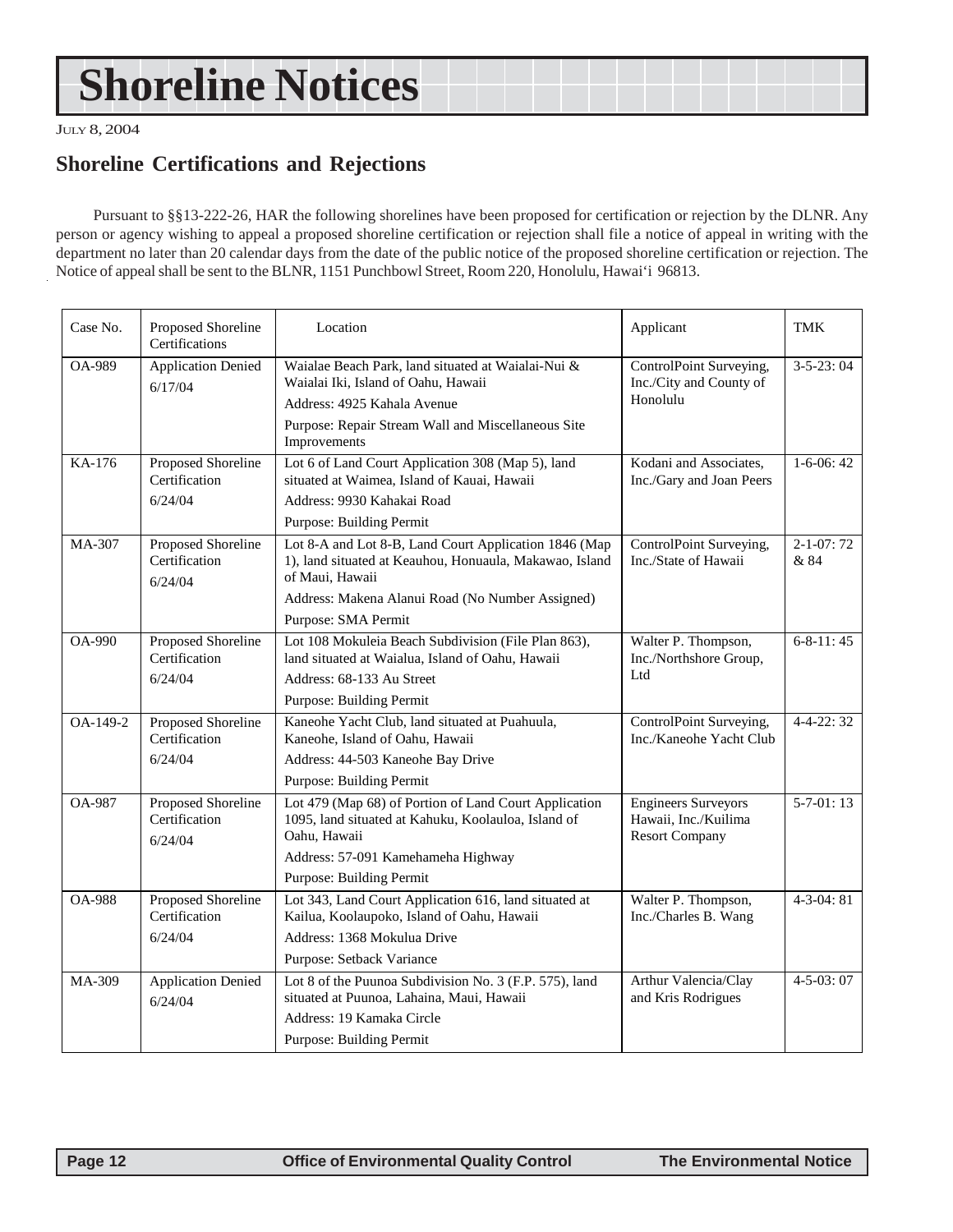# **Pollution Control Permit Applications**

JULY 8, 2004

### **Department of Health Permits**

The following is a list of some pollution control permits currently being reviewed by the State Department of Health. For more information about any of the listed permits, please contact the appropriate branch or office of the Environmental Management Division at 919 Ala Moana Boulevard, Honolulu.

### **Clean Air Branch**

| <b>Branch</b><br>Permit Type                                            | Applicant & Permit<br>Number                                       | Project Location                                                                                               | Pertinent<br>Date           | Proposed Use                                                                                                                                         |
|-------------------------------------------------------------------------|--------------------------------------------------------------------|----------------------------------------------------------------------------------------------------------------|-----------------------------|------------------------------------------------------------------------------------------------------------------------------------------------------|
| Clean Air Branch.<br>586-4200, Noncovered<br>Source Permit              | Weyerhaeuser Company<br>NSP 0016-01-N<br>(Renewal)                 | 900 North Nimitz<br>Highway, Honolulu, Oahu                                                                    | Issued:<br>6/9/04           | One 350 HP Boiler, One Cyclone, Two<br>Flexo Folder Gluers, One Platen Die<br>Cutter, One Rotary Die Cutter, One<br>Folder Gluer, and One Corrugator |
| Clean Air Branch.<br>586-4200, Noncovered<br><b>Source Permit</b>       | Meadow Gold Dairies,<br>Inc.<br>NSP 0403-01-N<br>(Renewal)         | Hilo Milk Plant.<br>11 Railroad Avenue, Hilo,<br>Hawaii                                                        | Issued:<br>6/14/04          | One (1) 80 HP Boiler                                                                                                                                 |
| Clean Air Branch.<br>586-4200, Covered<br>Source Permit                 | Tesoro Hawaii Corp.<br>CSP 0089-01-C<br>(Significant Modification) | 140-A Hobron Avenue.<br>Kahului, Maui                                                                          | Comments<br>Due:<br>7/22/04 | Maui Petroleum Bulk Loading<br>Terminal                                                                                                              |
| Clean Air Branch,<br>586-4200, Noncovered<br>Source Permit              | Hakuyosha Hawaii, Inc.<br>NSP 0462-01-N                            | 730 Sheridan Street.<br>Honolulu, Oahu                                                                         | Issued:<br>6/16/04          | 100 hp Steam Boiler                                                                                                                                  |
| Clean Air Branch.<br>586-4200, Noncovered<br>Source Permit              | Hawaiian Cement<br>NSP 0252-02-N<br>(Renewal)                      | Camp 6, Puunene, Maui                                                                                          | Issued:<br>6/22/04          | 200 cy/hr Concrete Batch Plant and 60<br>cy/hr Concrete Batch Plant                                                                                  |
| Clean Air Branch,<br>586-4200, Noncovered<br>Source Permit              | Hawaiian Cement<br>NSP 0253-01-N<br>(Renewal)                      | Honokowai, Lahaina,<br>Maui                                                                                    | Issued:<br>6/22/04          | 150 cy/hr Transit Mix Batch Plant                                                                                                                    |
| Clean Air Branch,<br>586-4200, Temporary<br>Noncovered Source<br>Permit | Goodfellow Brothers, Inc.<br>NSP 0439-01-NT<br>(Renewal)           | Initial Location:<br>Goodfellow Brothers, Inc.,<br>Molokai Baseyard,<br>26 Ulili Street, Kalamaula,<br>Molokai | Issued:<br>6/23/04          | 40 cy/hr (4 cy/batch) Transit Mix<br><b>Concrete Batching Plant</b>                                                                                  |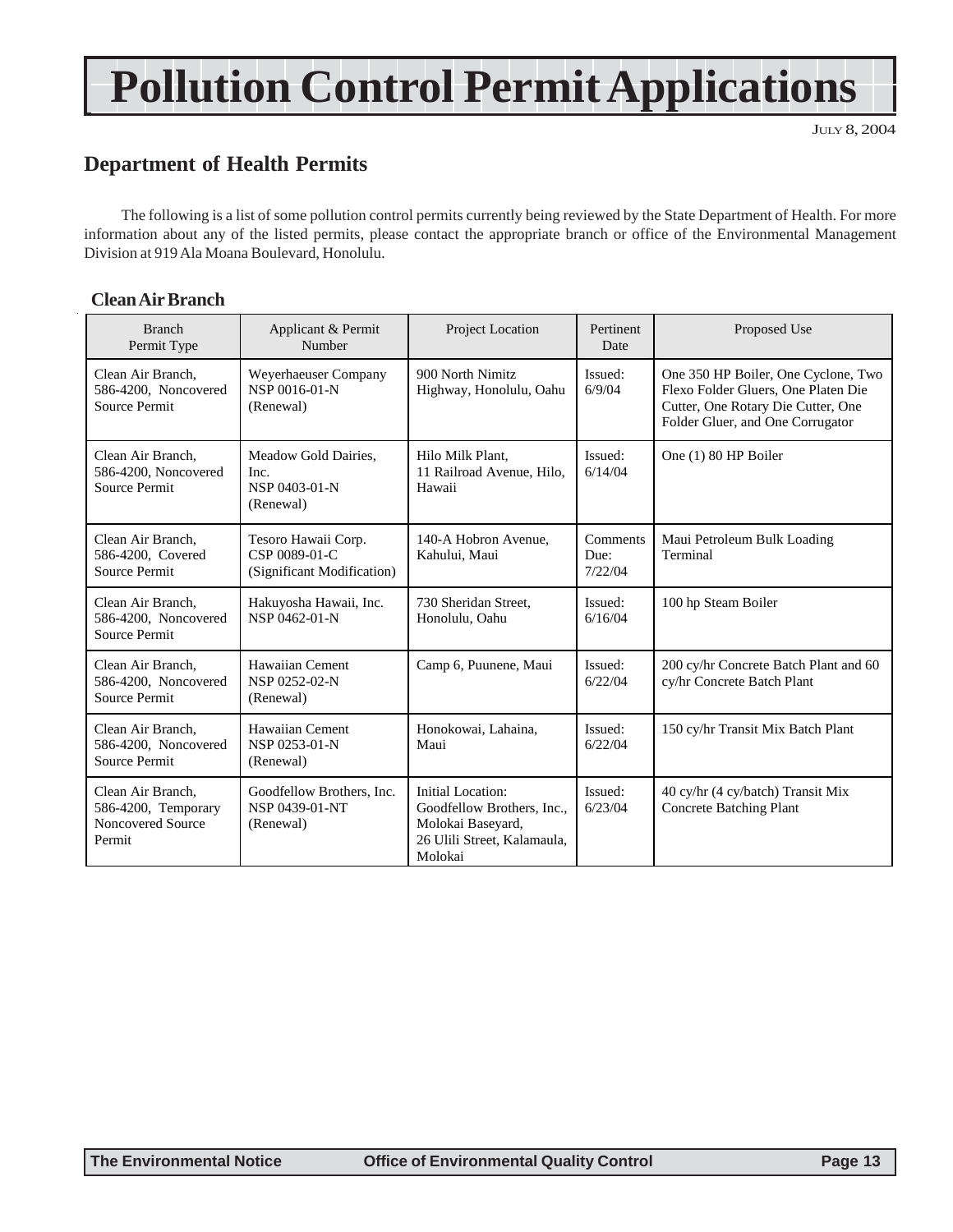# **Pollution Control Permit Applications**

JULY 8, 2004

### **Department of Health Permits (continued)**

### **Safe Drinking Water Branch**

| Branch &<br>Permit Type                                       | Applicant & Permit Number                                                                                    | Project Location                                                                                             | Pertinent<br>Dates | Proposed Use                                                                                          |
|---------------------------------------------------------------|--------------------------------------------------------------------------------------------------------------|--------------------------------------------------------------------------------------------------------------|--------------------|-------------------------------------------------------------------------------------------------------|
| Safe Drinking Water<br>Branch, 586-4258,<br><b>UIC</b> Permit | Hawaii Army National Guard<br>State Department of Defense<br><b>UH-1940A</b>                                 | Army Aviation Support Facility<br>#2<br>1095 Kekuanaoa Street,<br>Hilo                                       | n/a                | Registration of 2 existing injection wells<br>for surface drainage.                                   |
| Safe Drinking Water<br>Branch, 586-4258,<br><b>UIC</b> Permit | Hawaii Army National Guard<br>State Department of Defense<br><b>UH-2281</b>                                  | Army Aviation Support Facility<br>1095 Kekuanaoa Street,<br>#2<br>Hilo                                       | n/a                | Registration of 2 existing injection wells<br>for sewage disposal.                                    |
| Safe Drinking Water<br>Branch, 586-4258,<br><b>UIC</b> Permit | Towne Keauhou, LLC<br>UH-2279                                                                                | Alii Heights Unit 2, Phase III<br>Adjacent to Phase II, off Laaloa<br>Ave. Kailua-Kona                       | n/a                | Construction of 14 injection wells for<br>surface drainage.                                           |
| Safe Drinking Water<br>Branch, 586-4258,<br><b>UIC</b> Permit | Highways Division<br>Depart. Of Transportation<br>State of Hawaii<br><b>UH-2280</b>                          | Naalehu Basey ard Renovations<br>91-9350 Mamalahoa Hwy.,<br>Naalehu, Kau                                     |                    | Comment   Construction of one injection well for<br>by $8/18/04$ surface drainage.                    |
| Safe Drinking Water<br>Branch, 586-4258,<br><b>UIC</b> Permit | Dollar Rent-A-Car<br><b>UH-2282</b>                                                                          | Dollar Rent-A-Car Maintenance<br>Facility; Keahole International<br>Airport, Au Lepe Street, Kailua-<br>Kona | n/a                | Abandonment of one unregistered<br>injection well used for washing and<br>surface drainage.           |
| Safe Drinking Water<br>Branch, 586-4258,<br><b>UIC</b> Permit | Dennis Young<br>UH-2283                                                                                      | Dennis Young Subdivision<br>Ahi Ahi Street, Kalaoa, Kailua-<br>Kona                                          |                    | Comment Construction of two injection wells for<br>by $8/30/04$ surface drainage.                     |
| Safe Drinking Water<br>Branch, 586-4258<br><b>UIC</b> Permit  | Luke Enterprises, Inc.<br><b>UH-2284</b>                                                                     | Tex Laundromat<br>Corner of Kou & Pakalana Street,<br>Honokaa, Hamakua                                       | n/a                | Registration of one existing injection<br>well used for laundry wastewater<br>disposal.               |
| Safe Drinking Water<br>Branch, 586-4258,<br><b>UIC</b> Permit | Facilities Management Office<br>Hawaii Army National Guard<br>State Department of Defense<br><b>UO-2177B</b> | <b>HIARNG Military Training</b><br>Complex, Hanger 117, Kalaeloa,<br>fka Barber Point Naval Air<br>Station   | n/a                | Construction of 13 injection wells for<br>surface drainage.                                           |
| Safe Drinking Water<br>Branch, 586-4258,<br><b>UIC</b> Permit | Department of Education<br>State of Hawaii<br>UO-2277                                                        | Waiahole Elementary School<br>48-215 Waiahole Valley Road,<br>Kaneohe                                        | n/a                | Register & modify 4 existing cesspool<br>injection wells for sewage disposal.                         |
| Safe Drinking Water<br>Branch, 586-4258<br><b>UIC</b> Permit  | Department of Education<br>State of Hawaii<br>UO-2278                                                        | Waiahole Elementary School<br>48-215 Waiahole Valley Road,<br>Kaneohe                                        | n/a                | Abandonment of two existing cesspool<br>injection wells used for sewage<br>disposal.                  |
| Safe Drinking Water<br>Branch, 586-4258,<br><b>UIC</b> Permit | Thomas D. Lyons<br>UO-1950                                                                                   | Sunset Paradise Apartments<br>68-172 Au Street, Waialua                                                      | n/a                | Change-of-Operator for two injection<br>wells for sewage disposal.                                    |
| Safe Drinking Water<br>Branch, 586-4258,<br><b>UIC</b> Permit | Chevron Texaco<br>UO-2285                                                                                    | Kaneohe Chevron/Texaco Service<br>Station; 45-1002 Kamehameha<br>Hwy., Kaneohe                               | n/a                | Abandonment of one unregistered<br>injection well used for sewage and<br>station wastewater disposal. |
| Safe Drinking Water<br>Branch, 586-4258,<br><b>UIC</b> Permit | Association of Apartment<br>Owners; UK-2095                                                                  | Sunset Kahili Condominium<br>1763 Pee Road, Koloa                                                            | n/a                | Permit modification, upgrading sewage<br>treatment for 2 cesspool injection wells.                    |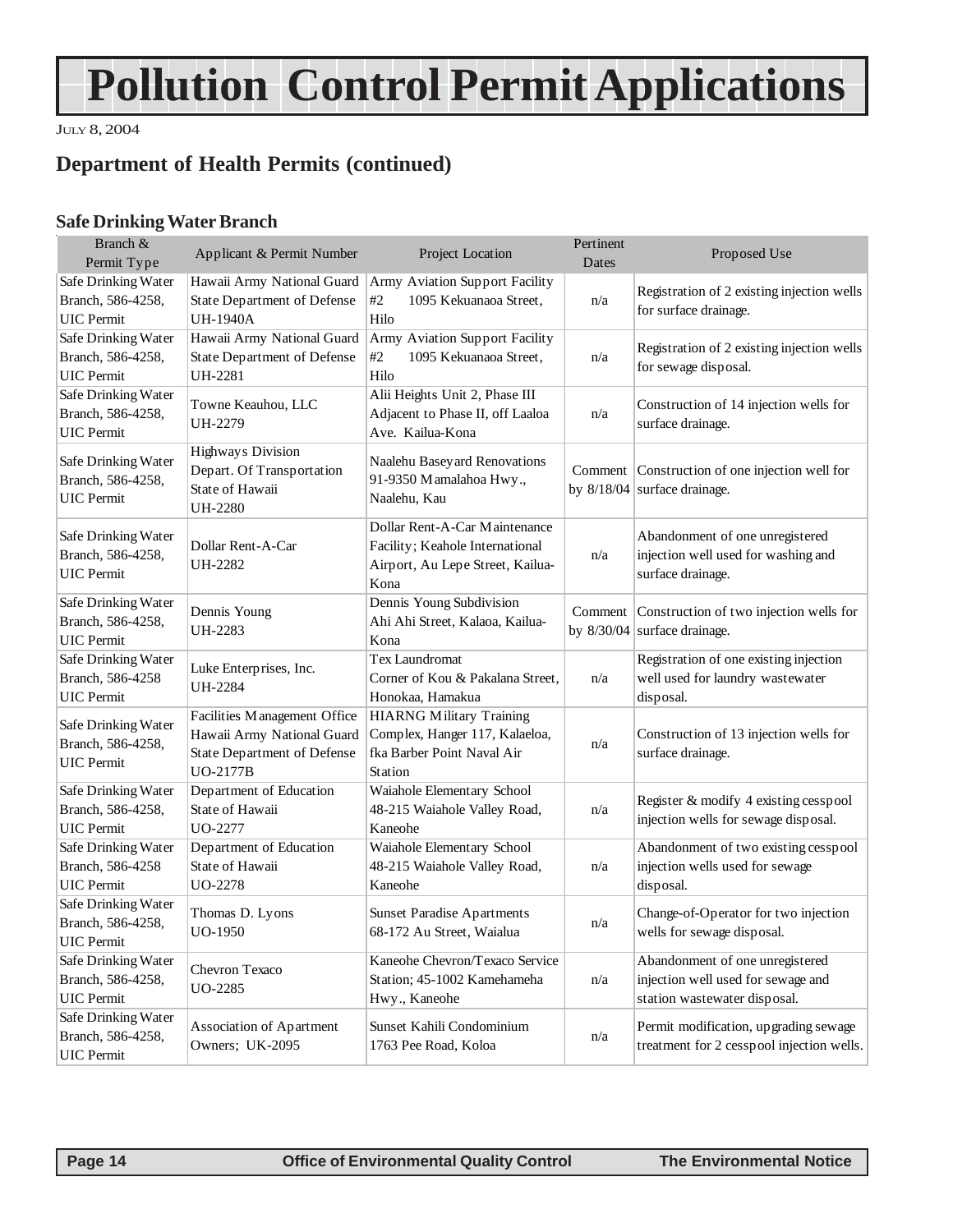# <span id="page-14-0"></span>**Pollution Control Permit Applications**

JULY 8, 2004

### **Notice of DOH Voluntary Response Program (VRP) Projects**

### **1230 Kapi'olani Blvd.**

The voluntary response project to address subsurface contamination at 1230 Kapi'olani Boulevard is available for public review and comment. Contaminants of concern were not determined to be a significant human health or ecological risk, and the Department does not contemplate further remedial action at this site.

A public meeting will be held on July 12, 2004 at 6:30 p.m. at the Moana Pacific Sales Office, 1288 Kapi'olani Boulevard (corner of Kapi'olani and Pi'ikoi) to discuss this project. To receive a fact sheet about the project or to discuss the Site Characterization report call (808) 586-4249. Information regarding this project is available for review at the Hawai'i State Library, 478 South King Street. The complete administrative record regarding this project may be reviewed at the Department of Health Office of Hazard Evaluation and Emergency Response. Written or oral comments regarding this project will be accepted through the 30 day public comment period ending on July 27, 2004. Comments should be addressed to: Mr. Mark Sutterfield, VRP Project Manager, DOH HEER Office, 919 Ala Moana Blvd., Honolulu, Hawai'i 96814.

#### **Town Inn/Town Square**

The voluntary response project to address subsurface contamination at Town Inn/Town Square, 1200 College Walk, is available for public review and comment. Contaminated soil has been removed from the site. The Department of Health has determined that contaminants of concern do not pose a significant risk to human health or the environment, and the Department does not contemplate further remedial action at this site.

To receive a fact sheet about the project or to discuss the Removal Action Report call (808) 586-4249. Information regarding this project is also available for review at the Hawai'i State Library, 478 South King Street. The complete administrative record may be reviewed at the Department of Health Office of Hazard Evaluation and Emergency Response. Written or oral comments regarding this project will be accepted through the 30 day public comment period ending on July 27, 2004. Comments should be addressed to: Mr. Mark Sutterfield, VRP Project Manager, DOH HEER Office, 919 Ala Moana Blvd., Honolulu, Hawai'i 96814.

# **Environmental Tip**

#### **Five simple things to make your home more energy efficient**

1. Change five Lights. Replace your five most frequently used lights or the bulbs in them with ones that have the ENERGY STAR label from EPA.

2. Look for ENERGY STAR labeled Products. Available in more than 40 product categories, including lighting and home appliances.

3. Heat and cool smartly. Have your heating and cooling equipment serviced annually and remember to replace air filters regularly. Use a programmable thermostat, and when it's time to replace old equipment, choose an ENERGY STAR labeled model.

4. Seal up your home. Seal air leaks, add insulation and choose ENERGY STAR labeled windows.

5. Tell family and friends. Help spread the word that energy efficiency is good for your home and the environment while reducing your monthly energy bills.

From: http://www.ercweb.com/news/tipreq.asp?tip=6/ 18/2004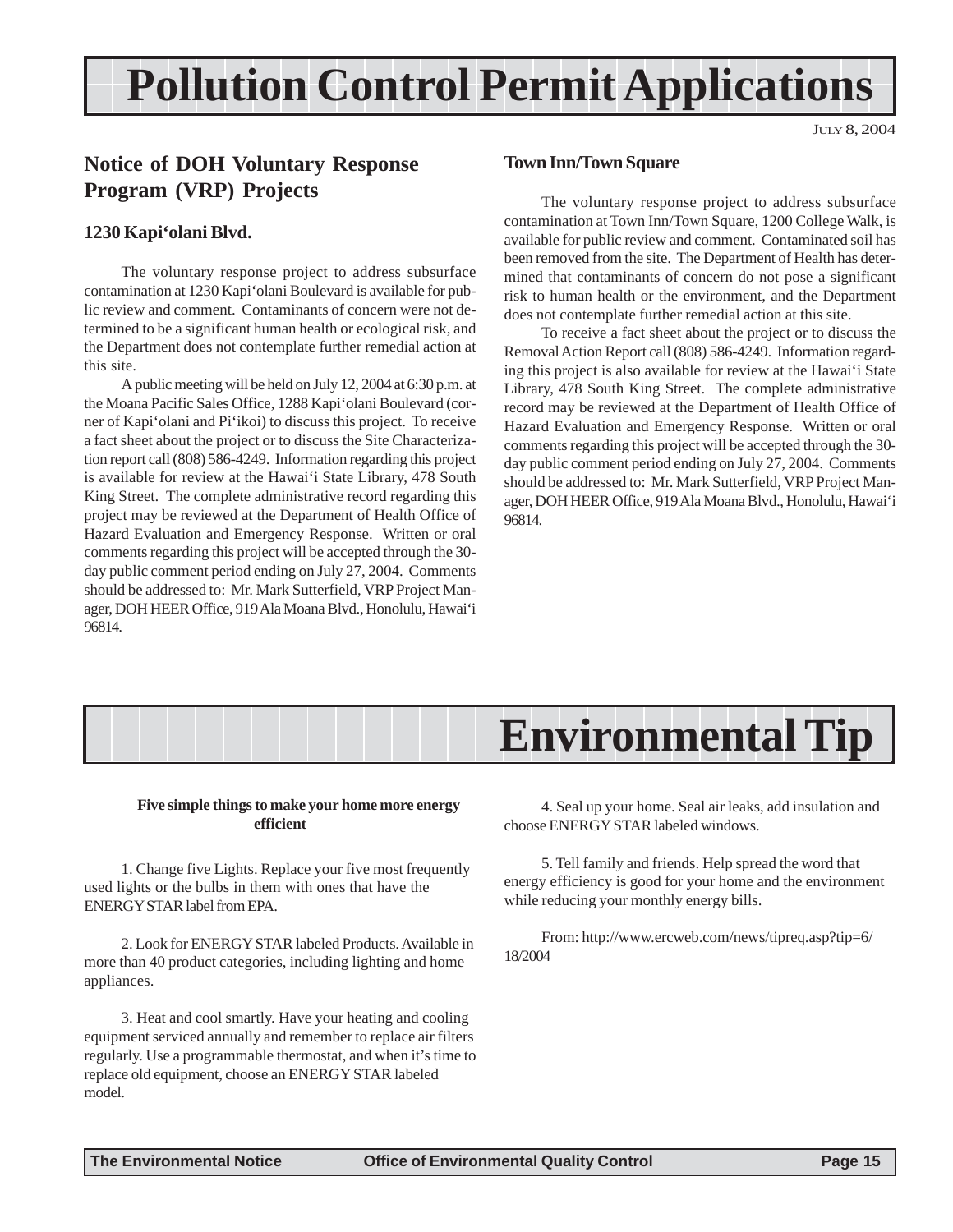# <span id="page-15-0"></span>**Coastal Zone News**

JULY 8, 2004

### **Special Management Area (SMA) Minor Permits**

Pursuant to Hawai'i Revised Statute (HRS) 205A-30, the following is a list of SMA Minor permits that have been approved or are pending by the respective county/state agency. For more information about any of the listed permits, please contact the appropriate county/state Planning Department. City & County of Honolulu (523-4131); Hawai'i County (961-8288); Kaua'i County (241-6677); Maui County (270-7735); Kaka'ako Special Design District (587-2878).

| Location (TMK)                            | Description (File No.)                                      | Applicant/Agent                                 |  |
|-------------------------------------------|-------------------------------------------------------------|-------------------------------------------------|--|
| Hawaii: Hilo (2-2-1-10)                   | Removal of two albezia trees (SMM 158)                      | State DLNR                                      |  |
| Maui: Kuau (2-6-13-3)                     | Kuau Inn and B&B (SM2 20040057)                             | Neil & Julie Thompson & Elizabeth<br>Starr      |  |
| Maui: Makena (2-1-4-46 & 48)              | Install MECO power poles (SM2 20040058)                     | Michael Wright & Associates, Inc.               |  |
| Maui: Lahaina (4-4-1-16)                  | Bring development into ADA compliance (SM2<br>20040059)     | Pacific Architects, Inc.                        |  |
| Maui: Lahaina                             | Temporary trailers, etc (SM2 20040060)                      | Lahaina Yacht Club                              |  |
| Maui: Lahaina (4-6-30-2)                  | Remodel to add 2 <sup>nd</sup> floor dormers (SM2 20040061) | Peters George                                   |  |
| Maui: Lahaina (4-6-28-22)                 | Condo additions (SM2 20040062)                              | Wagner, Nick                                    |  |
| Maui: Kihei (3-9-18-8)                    | 3 lot subdivision (SM2 20040063)                            | Osterstock, Kern                                |  |
| Maui: Lahai (4-5-12-39)                   | Addition (SMX 20040380) Pending                             | Leal, Mateo                                     |  |
| Maui: Kihei (3-9-55-25)                   | Fence & deck (SMX 20040381) Pending                         | Vinoray, Guy                                    |  |
| Maui: Lahaina (4-3-10-13)                 | 2 existing lanai (SMX 20040383) Pending                     | Williams, Kimberly Anne                         |  |
| Maui: Hana (1-4-6-20)                     | 2 lot subdivision (SMX 20040385) Pending                    | Arakaki, Wayne I                                |  |
| Maui: Kihei (2-1-7-95)                    | Interior renovation (SMX 20040386) Pending                  | Kilkenny, William                               |  |
| Maui: Lahaina (4-2-1-32)                  | Remodel (SMX 20040387) Pending                              | Katz, Stuart M./Deborah J.                      |  |
| Maui: Haiku (2-9-2-35)                    | Farm dwelling (SMX 20040389) Pending                        | Doane Nicole/Modestini, Edward                  |  |
| Maui: Lahaina (4-3-3-109)                 | Craft fair (SMX 20040390) Pending                           | Maui Family Support Services, Inc               |  |
| Maui: Kahului (3-8-79-2 & 3)              | Consolidation/resub (SMX 20040391) Pending                  | A&B Properties Inc.                             |  |
| Maui: Hana (1-4-14-34)                    | Garage dwelling lanai (SMX 20040392) pending                | Churchill, Jeffry                               |  |
| Maui: Wailuku (3-3-1-25)                  | Dwelling addition (SMX 20040393) pending                    | Del Dotto, Christina                            |  |
| Maui: Kihei (3-9-41-29)                   | Swimming pool (SMX 20040394) Pending                        | Pool Pro, Inc.                                  |  |
| Maui: Kahului (3-7-2-21)                  | Queen Kaahumanu alteration (SMX 20040395) pending           | Chonewill, Debra                                |  |
| Maui: Paia (2-5-13-8)                     | Adding patio & lanai (SMX 20040399) Pending                 | Boucher, Bruce                                  |  |
| Maui: Kihei (2-1-7-100)                   | Single family residence (SMX 20040400) pending              | Frampton & Ward, LLC                            |  |
| Maui: Lahaina (4-5-3-7)                   | Addition (SMX 20040401) Pending.                            | Hunton Conrad & Associates Inc.                 |  |
| Maui: Lahaina (4-6-2-13 & 4-6-<br>$3-14)$ | Public address system (SMX 20040403) Pending                | SSFM International, Inc.                        |  |
| Maui: Kihei (3-9-55-28)                   | Swimming pool (SMX 20040404) Pending                        | Cooper, Martin V.                               |  |
| Maui: Kihei (1-1-13-58)                   | Nguyen Renovation (SMX 20040406) Pending                    | Abreu, Rodney M.                                |  |
| Maui: Kapalua (4-2-1-24)                  | Campbell renovation (SMX 20040407) Pending                  | Biecke Sunnland Kono Architects,<br>Ltd.        |  |
| Maui: Haiku (2-7-5-13)                    | Convert carport (SMX 20040409) Pending                      | Kuloloio, Eldon                                 |  |
| Maui: Kihei (3-9-17-2)                    | Temporary construction (SMX 20040411) Pending               | Betsill Brothers Construction, Inc.             |  |
| Maui: Kihei (3-9-43-36)                   | Swimming Pool (SMX 20040412) Pending                        | Pool Pro, Inc.                                  |  |
| Maui: Lahaina (4-4-8-1)                   | Tents, vendor booths (SMX 20040414) Pending                 | Estate of James Campbell dba<br>Whalers Village |  |
| Maui: Haiku (2-8-3-59)                    | Cut fill (SMX 20040415) Pending                             | Drewyer, Michelle                               |  |
| Maui: Kahului (3-8-7-40)                  | Repair parking lot (SMX 20040416) Pending                   | State University of Hawaii                      |  |
| Maui: Kahului (3-7-5-3)                   | Observation stages (SMX 20040417) Pending                   | Mawae III, James K.                             |  |
| Maui: Kaanapali (4-4-1-97 &<br>103)       | Repairs at Aston Kaanapali (SMX 20040418) Pending           | Munekiyo & Hiraga, Inc.                         |  |
| Maui: Hana (1-3-9-54)                     | 2 lot subdivision (SMX 20040419) Pending                    | Wayne I. Arakaki Engineer, LLC                  |  |
| Maui: Wailea (2-1-23-5)                   | Interior renovation (SMX 20040421) Pending.                 | Gholkar, Satish K.                              |  |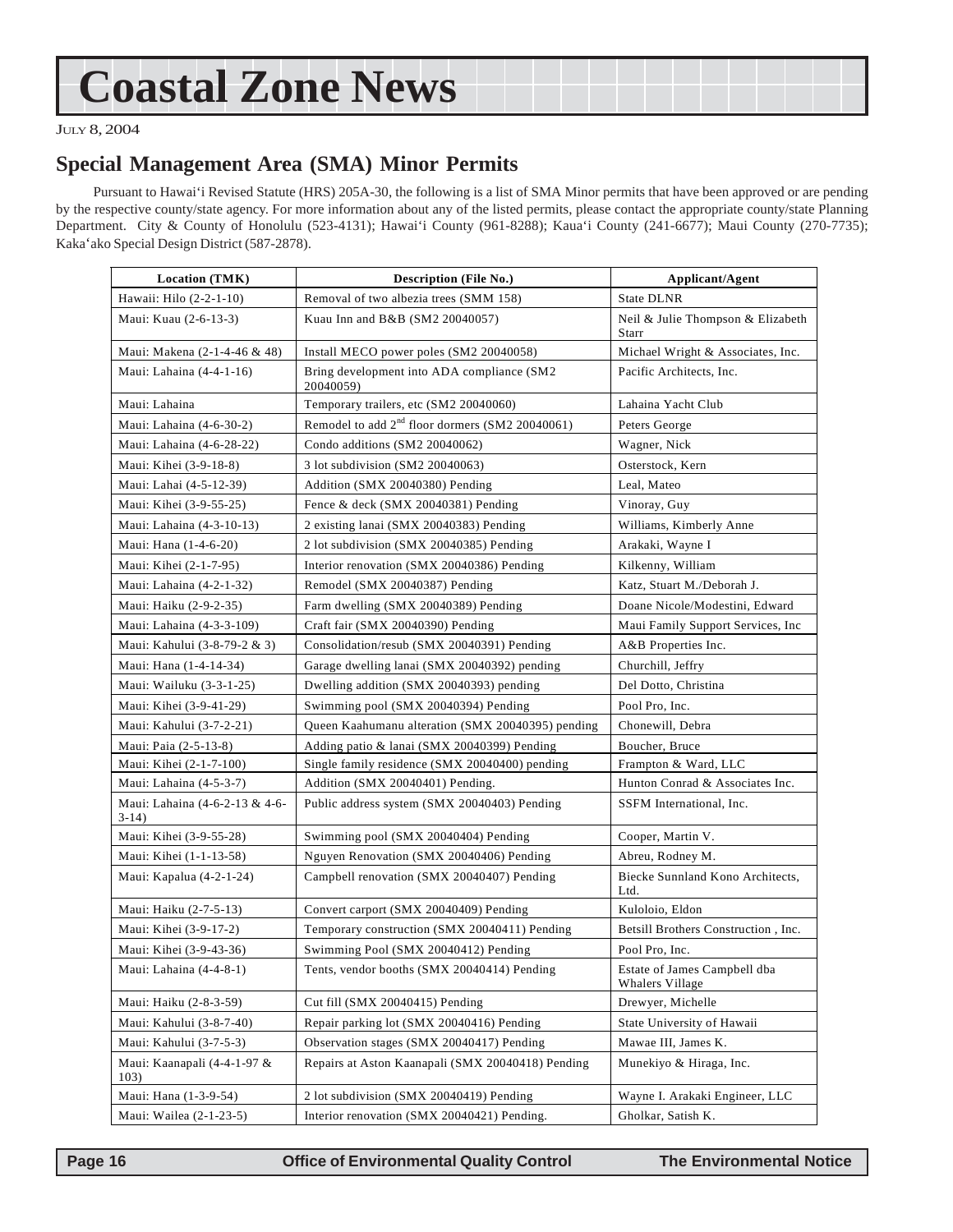# **Federal Notices**

### <span id="page-16-0"></span>**Nuclear Waste Transportation**

On January 6, 1982 (47 FR 596 and 47 FR 600), the U.S. Nuclear Regulatory Commission (NRC) published in the Federal Register final amendments to 10 CFR parts 71 and 73 (effective July 6, 1982), that require advance notification to Governors or their designees by NRC licensees prior to transportation of certain shipments of nuclear waste and spent fuel. The advance notification covered in part 73 is for spent nuclear reactor fuel shipments and the notification for part 71 is for large quantity shipments of radioactive waste (and of spent nuclear reactor fuel not covered under the final amendment to 10 CFR part 73). The Governor's designee for the State of Hawai'i is **Laurence Lau**, Deputy Director for Environmental Health, Department of Health, P.O. Box 3378, 1250 Punchbowl Street, Honolulu, Hawai'i 96813, telephone (808) 586-4424, 24 hours telephone: (808) 247-2191. Questions regarding this matter should be directed to Rosetta O. Virgilio, Office of State and Tribal Programs, U.S. Nuclear Regulatory Commission, Washington, DC 20555, (Internet Address: rov@nrc.gov) or at (301) 415-2367 (see, 69 F.R. 39517, June 30, 2004).

### **Competitive Grant Funds for FY 2004 Available**

 The National Oceanic and Atmospheric Administration (NOAA) announces the availability of grant funds for Fiscal Year 2005. The purpose of this notice is to provide the general public with a single source of program and application information related to the Agency's competitive grant offerings, and it contains the information about those programs required to be published in the Federal Register. This omnibus notice is designed to replace the multiple Federal Register notices that traditionally advertised the availability of NOAA's discretionary funds for its various programs.

#### *National Environmental Satellite, Data, and Information Service*

1. Research in Satellite Data Assimilation for Numerical and Climate Prediction Models

#### *National Marine Fisheries Service*

- 1. Chesapeake Bay Watershed Education & Training (B-WET) Program
- 2. General Coral Reef Conservation
- 3. Projects To Improve or Amend Coral Reef Fishery Management Plans
- 4. North Atlantic Right Whale Research Programs
- 5. John H. Prescott Marine Mammal Rescue Assistance Grant Program
- 6. Community-based Habitat Restoration Projects

#### *National Ocean Service*

- 1. State and Territory Coral Reef Management
- 2. State and Territory Coral Reef Ecosystem Monitoring
- 3. International Coral Reef Conservation
- 4. FY 2005 Coastal Services Center Environmental Characterization
- 5. FY 2005 Coastal Services Center Remote Sensing for Coastal Management
- 6. FY2005 Coastal Services Center Application of Spatial Technology for Coastal Management
- 7. FY2005 Coastal Services Center Integrated Ocean Observing Systems
- 8. Monitoring and Event Response for Harmful Algal Blooms (MERHAB)
- 9. Bay Watershed Education & Training (B-WET) Program, Monterey Bay Watershed
- 10. Bay Watershed Education & Training (B-WET) Program, Hawaiian Islands
- 11. Coastal Hypoxia Research Program (CHRP)
- 12. SLR 2005—Ecological Effects of Sea Level Rise
- 13. National Estuarine Research Reserves System FY2005 Land Acquisition and Construction
- 14. Geodetic Science and Applied Research (GSAR) Program

#### *Oceans and Atmospheric Research*

- 1. Sea Grant B The Oyster Disease Research Program
- 2. Sea Grant B The Gulf of Mexico Oyster Industry Program
- 3. NOAA Office of Ocean Exploration Announcement of Opportunity, FY 2005
- 4. Joint Hurricane Testbed (JHT) Opportunities for Transfer of Research and Technology into Tropical Cyclone Analysis and Forecast Operations
- 5. NOAA Educational Partnership Program with Minority Serving Institutions: Environmental Entrepreneurship Program
- 6. NOAA Climate Transition Program for FY 2005

#### *NOAA Fellowship, Scholarship and Internship Programs* - *National Ocean Service*

- 1. Dr. Nancy Foster Scholarship Program; Financial Assistance for Graduate Students
- 2. National Estuarine Research Reserve (NERR) Graduate Research Fellowship Program (GRF)

#### *Oceans and Atmospheric Research*

- 1. GradFell 2005—NMFS/Sea Grant Joint Graduate Fellowship Program in Population Dynamics\ and Marine Resource Economics
- 2. Sea Grant—Industry Fellowship Program

It should be noted that additional program initiatives unanticipated at the time of the publication of this notice may be announced through both subsequent Federal Register notices and the NOAA Web site. These announcements will also be available through http:// www.Grants.gov. For specific requirements, please see the Federal Register reference at the end of this notice (see, 69 F.R. 39417, June 30, 2004).

JULY 8, 2004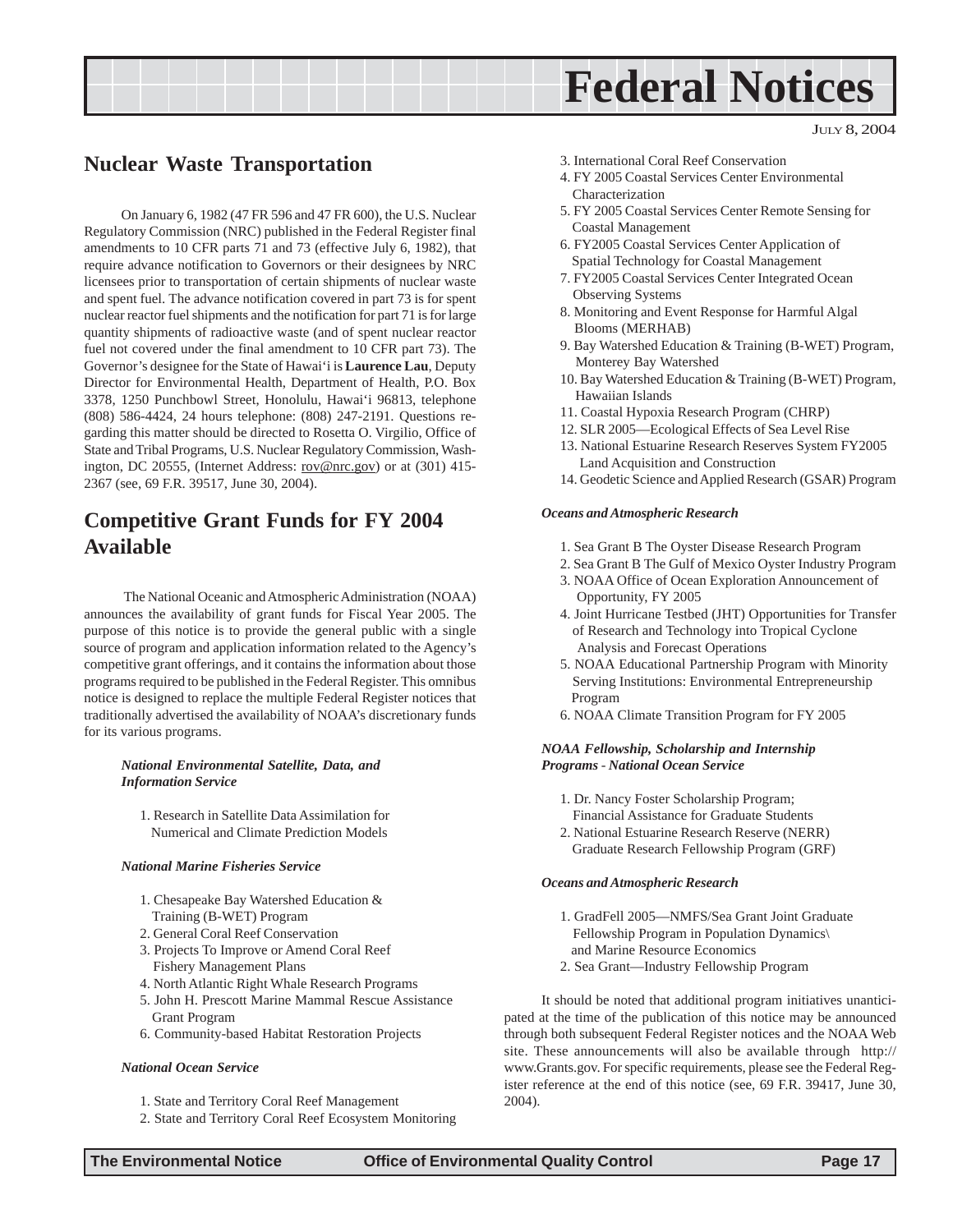# <span id="page-17-0"></span>**Federal Notices**

JULY 8, 2004

### **International and Pacific Tuna Fisheries - Proposed Restrictions**

The National Marine Fisheries Service (NMFS) proposes a rule to implement the 2004 management measures to prevent overfishing of the eastern tropical Pacific Ocean (ETP) tuna stocks, consistent with recommendations by the Inter-American Tropical Tuna Commission (IATTC) that have been approved by the Department of State (DOS) under the Tuna Conventions Act. The purse seine fishery for tuna in a portion of the Convention Area would be closed for a 6-week period beginning August 1, 2004. This proposed rule would also close the U.S. longline fishery in the IATTC Convention Area if the catch reaches the estimated level of 2001. This action is taken to limit fishing mortality caused by purse seine fishing and longline fishing in the Convention Area and contribute to long-term conservation of the tuna stocks at levels that support healthy fisheries. Comments must be received by July 12, 2004. Comments on the proposed rule should be sent to Rodney R. McInnis, Acting Administrator, Southwest Region, NMFS, 501 West Ocean Boulevard, Suite 4200, Long Beach, California 90802 or by email to the Southwest Region at 0648-AS39@noaa.gov. Comments may also be submitted by email through the Federal e-Rulemaking portal: http:// www.regulations.gov. Include in the subject line of the e-mail comment the following document identifier: 0648-AS39. Comments also may be submitted by fax to (562) 980-4047. Copies of the regulatory impact review/regulatory analysis may be obtained from the Southwest Regional Administrator, Southwest Region, NMFS, 501 W. Ocean Blvd., Long Beach, CA 90902-4213. For details, contact J. Allison Routt, Sustainable Fisheries Division, Southwest Region, NMFS, (562) 980- 4030 (see, 69 F.R. 35569, June 25, 2004).

### **Corrected Telephone Number for Ala Wai Canal Project EIS Federal Contact**

The notice published in the Federal Register of June 14, 2004 (69 F.R. 32996) contained an incorrect contact telephone number for **Mr. Derek Chow**, the Federal NEPA Contact for the Ala Wai Canal Project EIS for the United States Army Corps of Engineers, Honolulu District. Mr. Chow may be reached by telephone at **(808) 438-7009** (see, 69 F.R. 36070, June 28, 2004).

### **Bottomfish Moratorium**

The National Marine Fisheries Service (NMFS) proposes to extend the current moratorium on harvesting seamount groundfish from the Hancock Seamount in the Northwestern Hawaiian Islands (NWHI) for 6 years, until August 31, 2010. The fishery has been under a moratorium since 1986. This action is being taken in response to a recommendation by the Western Pacific Fishery Management Council from its Bottomfish Plan Team (Plan Team) and Scientific and Statistical Committee (SSC) that revealed that pelagic armorhead

(*Pseudopentaceros wheeleri*; formerly, *Pentaceros richardsoni*), an overfished stock, has not recovered. The intent of this action is to allow the protection provided for this resource to continue. Comments must be submitted by July 12, 2004. You may submit comments on this proposed rule by any of the following methods: E-mail: 0648-AR85.PIR@noaa.gov. Include in the subject line of the e-mail comment the following document identifier: 0648-AR85. Federal e-Rulemaking portal: http://www.regulations.gov Follow the instructions for submitting comments. Mail: William L. Robinson, Regional Administrator, Pacific Islands Region, NOAA Fisheries, 1601 Kapiolani Boulevard, Suite 1110, Honolulu, Hawai'i 96814. Telephone facsimile (808) 973- 2941. For details, contact Mr. Lewis Van Fossen, Resource Management Specialist, Sustainable Fisheries Division (808) 973-2937 (see, 69 F.R. 35570, June 25, 2004).

### **Whale Advisory Council**

The Hawaiian Islands Humpback Whale Marine Sanctuary (HIHWNMS) is seeking applicants for the following vacant seats on its Sanctuary Advisory Council: Business/Commerce; Citizen at Large; Commercial Shipping; Conservation; Education; Fishing; Native Hawaiian; Ocean Recreation; Tourism; and, Whale Watching. Applicants are chosen based upon their particular expertise and experience in relation to the seat for which they are applying; community and professional affiliations; philosophy regarding the protection and management of marine resources; and, possibly, the length of residence in Hawai'i. Applicants who are chosen as members should expect to serve twoyear terms, pursuant to the Council's Charter. Applications are due by July 12, 2004. Application packets may be obtained from Keeley Belva (888) 55-WHALE or via electronic mail at Keeley.Belva@noaa.gov. Applications are also available on-line at http:// hawaiihumpbackwhale.noaa.gov. Completed applications should be mailed to the Hawaiian Islands Humpback Whale National Marine Sanctuary, 6700 Kalaniana'ole Highway, Suite 104, Honolulu, Hawai'i 96825 (see, 69 F.R. 34339, June 21, 2004).